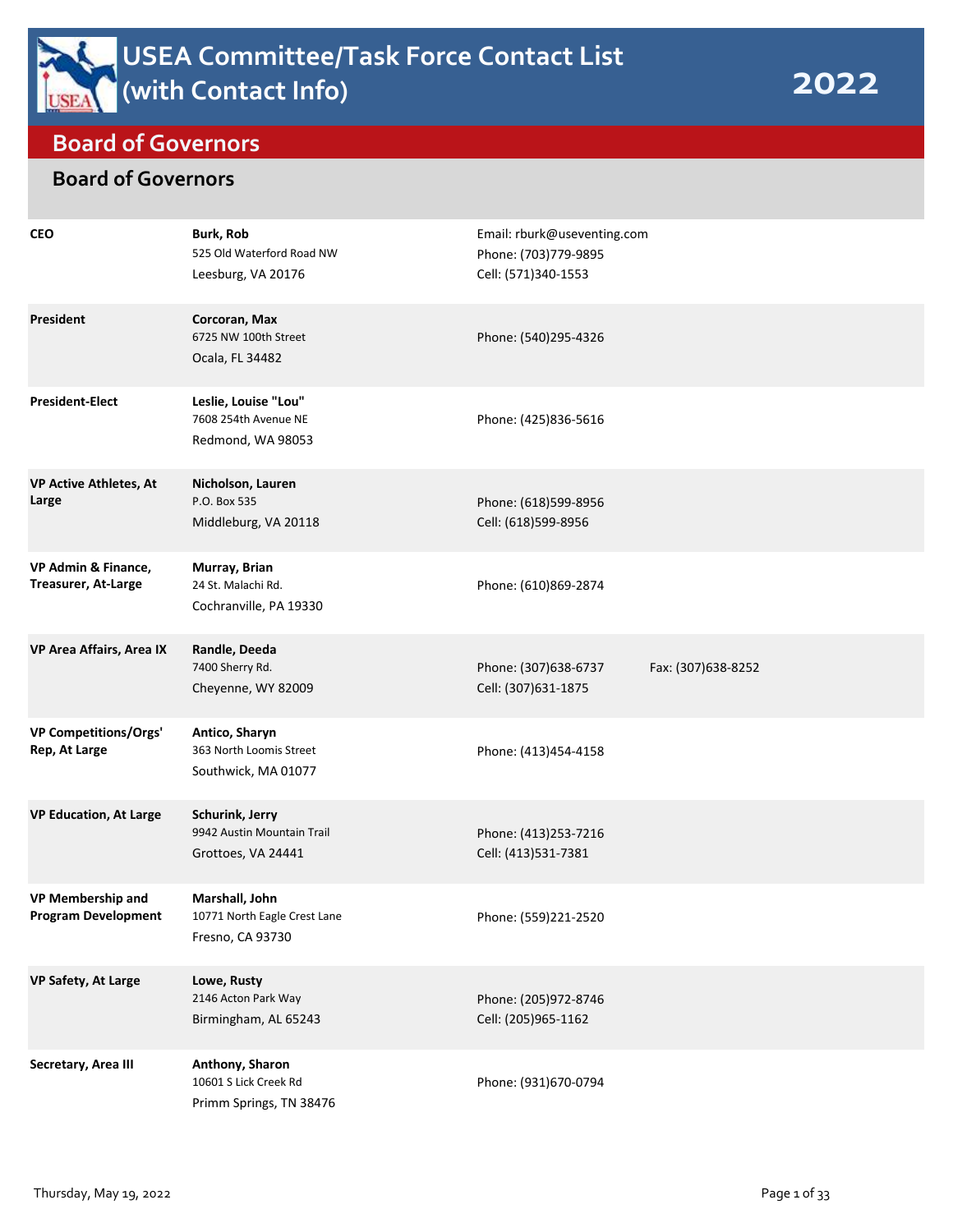| <b>Member (Area I)</b>    | Bourgoin, John<br>616 Four Winds Rd.<br>Arbrook Farm<br>North Ferrisburg, VT 05473 | Phone: (802)425-3207 |
|---------------------------|------------------------------------------------------------------------------------|----------------------|
| <b>Member (Area II)</b>   | Rowsell, Morgan<br>17 Fleming Ct.<br>Long Valley, NJ 07853                         | Phone: (908)876-3070 |
| <b>Member (Area IV)</b>   | Wiseman, Cynthia<br>5526 Highway M<br>Miller, MO 65707                             | Phone: (417)880-4567 |
| <b>Member (Area V)</b>    | O'Brien, Siobhan<br>875 Porter Road<br>Bartonsville, TX 76226                      | Phone: (972)467-4533 |
| <b>Member (Area VI)</b>   | Harcourt, Teresa<br>1001 Harvey Drive<br>Apt. 437<br>Walnut Creek, CA 94597        | Phone: (530)575-1691 |
| <b>Member (Area VII)</b>  | Tomson, Erin<br>103 Bursch Road<br>Pullmamn, WA 99163                              | Phone: (509)332-9486 |
| <b>Member (Area VIII)</b> | Quarles, Wayne<br>3011 Spurr Rd.<br>Lexington, KY 40511                            | Phone: (859)433-8458 |
| Member (Area X)           | Sarno, Alice<br>38507 N. 12th Avenue<br>Phoenix, AZ 85086                          | Phone: (602)501-4697 |
| <b>Member At Large</b>    | Miller, Jennifer<br>P.O. Box 7070<br>Cave Creek, AZ 85327                          | Phone: (623)465-1200 |
| <b>Member At Large</b>    | Ocrant, Yvonne<br>15400 W. Highway 328<br>Ocala, FL 34482                          | Phone: (847)420-1613 |
| <b>Member At Large</b>    | Staples, John<br>7400 E. 53rd Street North<br>Kechi, KS 67067                      | Phone: (316)371-3903 |

# **USEA Committees**

## **Administration and Finance Committee**

### Reports to: President

To work with the CEO and Director of Administration to ensure the smooth and consistent functioning of the office; evaluate operating, communication, information technology and financial systems and programs; provide a matrix of support for the president to function as effectively as possible to meet the Association's goals. To facilitate the development of the Associations plans for and advise the Executive Committee and Board of Governors regarding strategic investments in technology, communications and information delivery.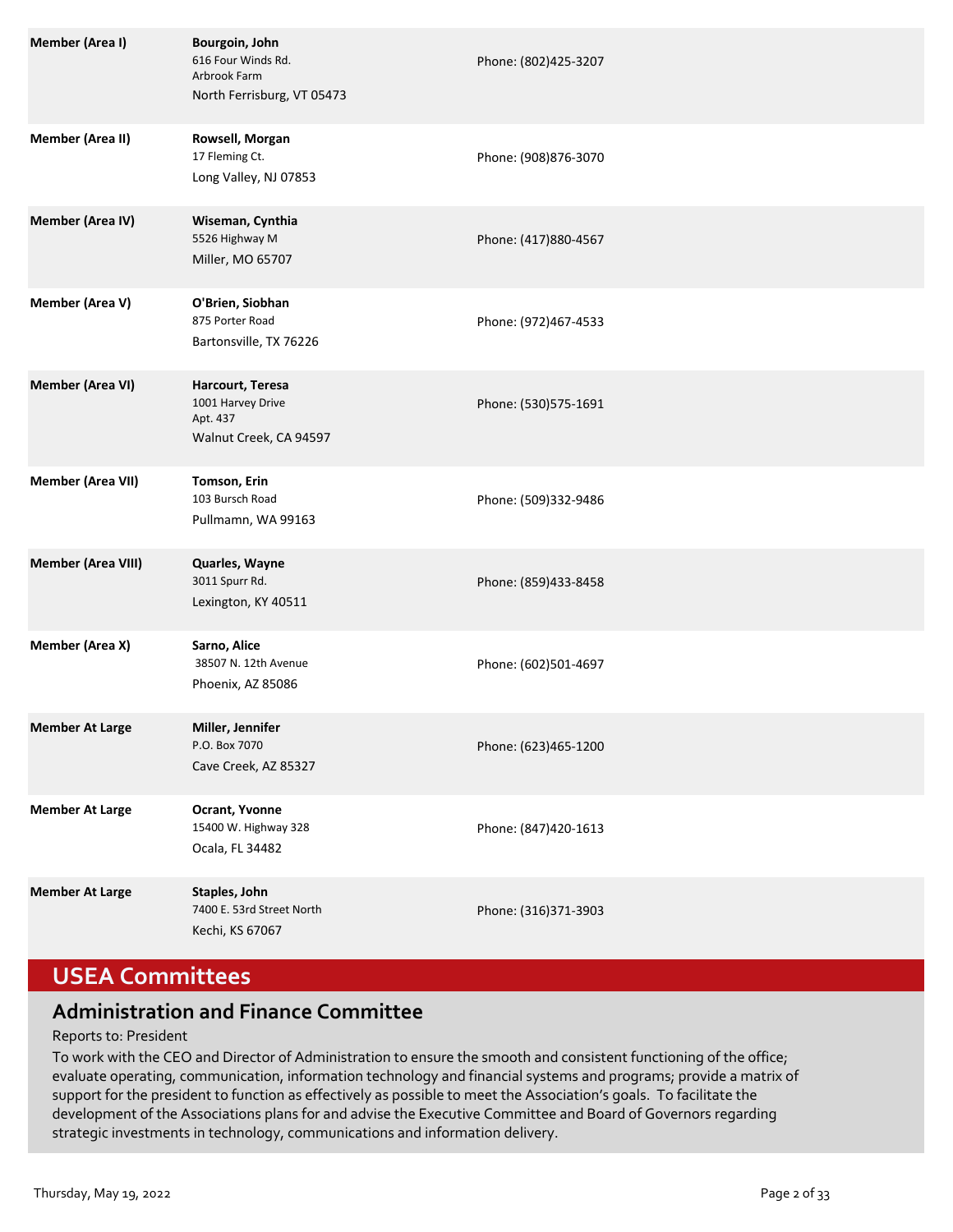| <b>Staff Liaison</b> | <b>Burk, Rob</b><br>525 Old Waterford Road NW<br>Leesburg, VA 20176 | Email: rburk@useventing.com<br>Phone: (703)779-9895<br>Cell: (571)340-1553 |
|----------------------|---------------------------------------------------------------------|----------------------------------------------------------------------------|
| Chair                | Murray, Brian<br>24 St. Malachi Rd.<br>Cochranville, PA 19330       | Phone: (610)869-2874                                                       |
| <b>Member</b>        | Bayles, Cynthia<br>1122 W. Beach Rd.<br>Coupeville, WA 98239        | Phone: (360)600-4724                                                       |
| <b>Member</b>        | Corcoran, Max<br>6725 NW 100th Street<br>Ocala, FL 34482            | Phone: (540)295-4326                                                       |
| <b>Member</b>        | Dailey-Thomas, Denise<br>7181 SW Fenton Rd.<br>Rushville, MO 64484  | Phone: (816)797-1477                                                       |
| <b>Member</b>        | Leslie, Louise "Lou"<br>7608 254th Avenue NE<br>Redmond, WA 98053   | Phone: (425)836-5616                                                       |
| <b>Member</b>        | O'Brien, Siobhan<br>875 Porter Road<br>Bartonsville, TX 76226       | Phone: (972)467-4533                                                       |

## **Adult Rider Cooridinator Committee**

#### Reports to: VP Area Affairs

To facilitate the development of successful Adult Rider programs throughout the Area network; to develop programs that support the needs and interests of adult riders; to provide access to high-value educational activities; to promote adult team competition through the Adult Team Championships. In addition, to cause the development of educational and informational content appropriate for the Adult Rider segment of our membership.

| <b>Staff Liaison</b> | Lokey, Kate                                                         | Email: klokey@useventing.com |                    |
|----------------------|---------------------------------------------------------------------|------------------------------|--------------------|
|                      | 525 Old Waterford Rd. NW<br>Leesburg, VA 20176                      | Phone: (703)779-0440         | Fax: (703)779-0550 |
| Co-Chair             | Bottner, Donna<br>2716 Kings Creek Rd.<br>Hayes, VA 23072           | Phone: (301)503-8549         |                    |
| Co-Chair             | Leslie, Louise "Lou"<br>7608 254th Avenue NE<br>Redmond, WA 98053   | Phone: (425)836-5616         |                    |
| Area I               | Winnen, Amy<br>1131 Park Aveneu<br>Rochester, NY 14610              | Phone: (617)733-9221         |                    |
| Area III             | <b>Phillips, Cindy</b><br>484 Stephanie Lane<br>Jefferson, GA 30549 | Phone: (770)307-7240         |                    |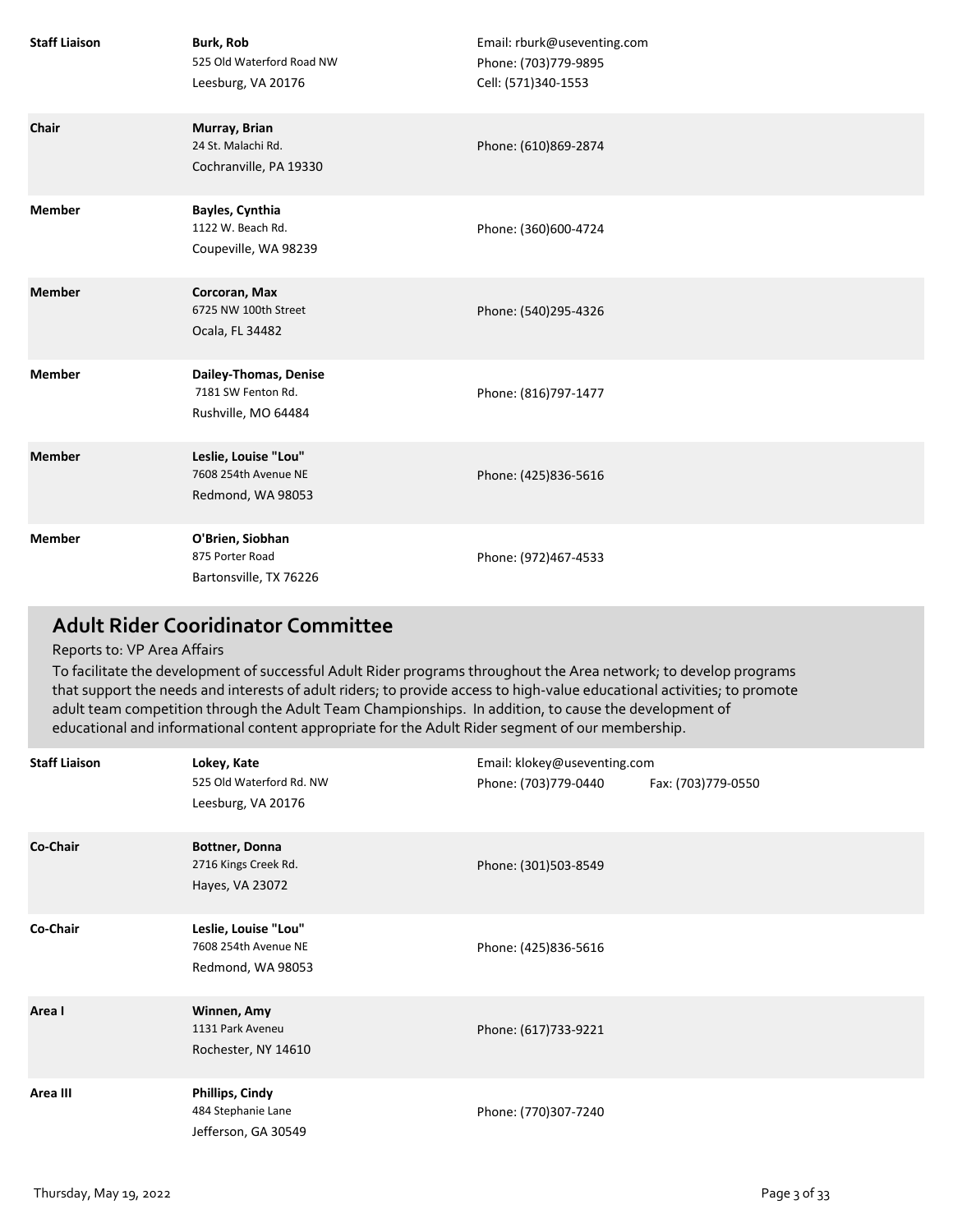| Area IV          | Simmons, Julie<br>4734 Drda Lane<br>Edwardsville, IL 62025                | Phone: (804)754-5263                        |                    |
|------------------|---------------------------------------------------------------------------|---------------------------------------------|--------------------|
| Area V           | <b>Wadley, Michelle</b><br>15901 Taylor Loop Rd.<br>Little Rock, AR 72223 |                                             |                    |
| Area V           | Zweig Charette, Anna<br>1341 E. Cardinal Drive<br>Fayetteville, AR 72703  | Phone: (303)304-7021                        |                    |
| Area VI          | Scott, Dawn<br>9225 Margarita Road<br>Atascadero, CA 93422                | Phone: (805)415-6266                        |                    |
| <b>Area VII</b>  | <b>Rikard, Maggie</b><br>41902 218th Avenue SE<br>Enumclaw, WA 98022      | Phone: (360)825-4758<br>Cell: (253)569-1287 | Fax: (360)825-4758 |
| <b>Area VIII</b> | Risner, Shannon<br>879 Murle Lane<br>Loveland, OH 45140                   | Phone: (513)284-6522                        |                    |
| Area IX          | Caulfield, Becca<br>P.O. Box 684<br>Lyons, CO 80540                       | Phone: (719)313-1927                        |                    |
| Area X           | Orcelletto, Dierdre<br>3037 E. Wahalla Lane<br>Phoenix, AZ 85050          | Phone: (602)568-4460                        |                    |

## **Appreciation Awards Committee**

Reports to: Secretary

To solicit nominees, select recipients, and assist in the organization of the presentation of awards at the Annual Meeting and Convention. In addition, provides a written summary of each selection for the awards presentation.

| <b>Staff Liaison</b> | Seagle, Hannah<br>525 Old Waterford Rd. NW<br>Leesburg, VA 20176   | Email: htemple@useventing.com<br>Phone: (703)669-9998 |
|----------------------|--------------------------------------------------------------------|-------------------------------------------------------|
| Chair                | Jones-Forsberg, Cathy<br>P.O. Box 65<br>Hampshire, IL 60140        | Phone: (847)464-4095<br>Cell: (630)308-6114           |
| <b>Member</b>        | Howard-Fine, Vicki<br>10540 Remmick Ridge Road<br>Parker, CO 80134 | Phone: (303)693-8785                                  |
| <b>Member</b>        | Smith, Tamra<br>38338 Back Nine Ct.<br>Murieta, CA 92563           | Phone: (951)767-0436<br>Cell: (951)514-1320           |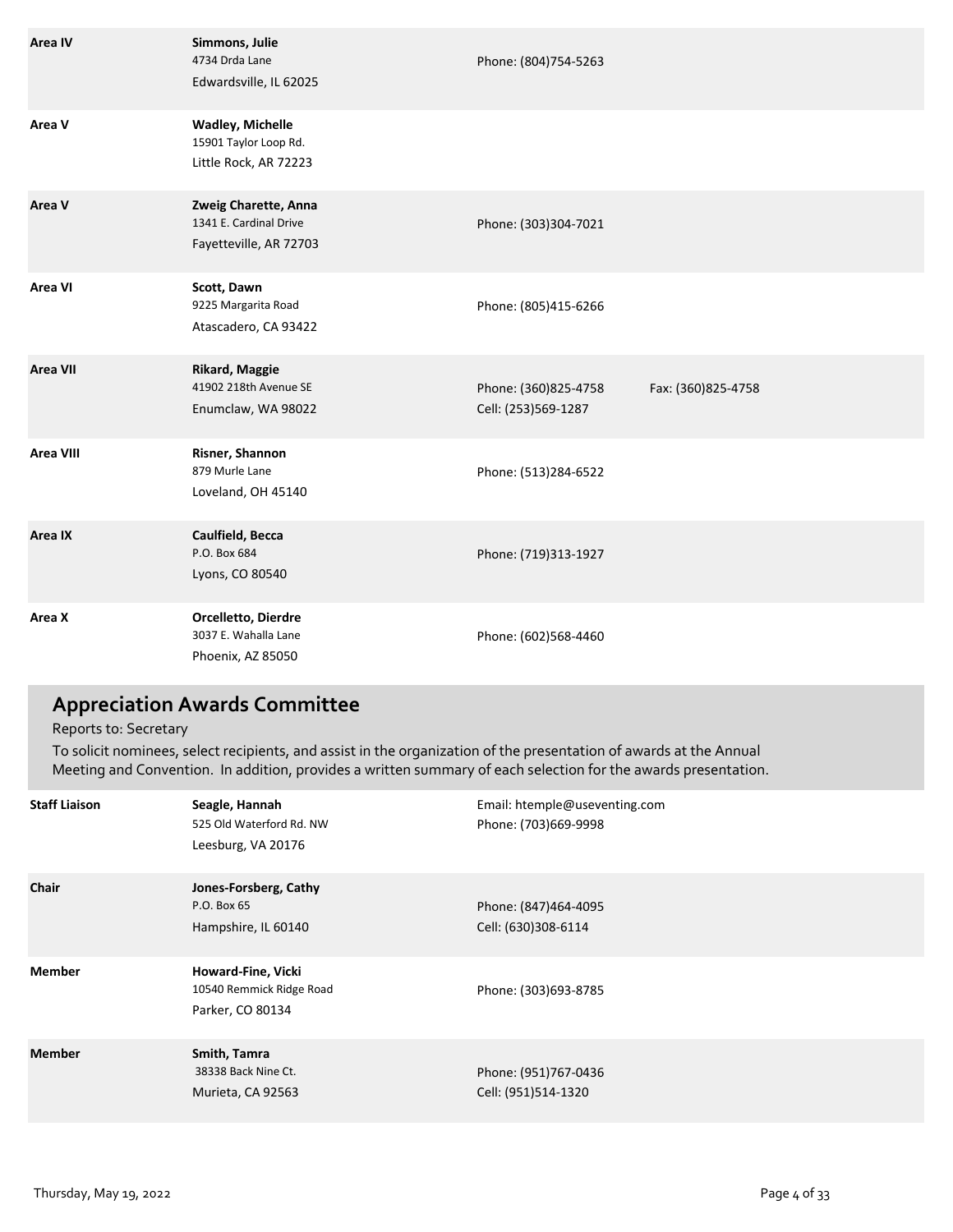### **Area Affairs Committee**

#### Reports to: VP Area Affairs

To coordinate programs throughout the national Area network; to facilitate communication and integration of the national office with Area activities; to resolve Area issues, and to communicate with the Board of Governors on Area initiatives and activities. To develop programs that support the development of the grassroots of the sport; to liaise with local Eventing Affiliates throughout the national Area network.

| <b>Staff Liaison</b> | Gallagher, Sharon<br>525 Old Waterford Road NW<br>Leesburg, VA 20176  | Email: sharon@useventing.com<br>Phone: (703)669-9995 |                    |
|----------------------|-----------------------------------------------------------------------|------------------------------------------------------|--------------------|
| Chair                | Randle, Deeda<br>7400 Sherry Rd.<br>Cheyenne, WY 82009                | Phone: (307)638-6737<br>Cell: (307)631-1875          | Fax: (307)638-8252 |
| Area I               | Adams, Suzanne<br>188 Shirley Rd.<br>Lancaster, MA 01523              | Phone: (978)729-2102                                 |                    |
| Area II              | Stubenberg, Melissa<br>5 Greenfield Lane<br>West Grove, PA 19390      | Phone: (610)316-4064                                 |                    |
| Area III             | <b>Dunkerton, Rick</b><br>367 Hebron Centerville Rd<br>Soso, MS 39480 | Phone: (601)763-3600<br>Cell: (601)498-3330          | Fax: (601)426-9984 |
| <b>Area IV</b>       | Wagenknecht, Jill<br>1338 Bear Canyon Rd.<br>Ballwin, MO 63021        | Phone: (314)608-4244                                 |                    |
| Area V               | Tull, Christie<br>PO Box 1615<br>Weatherford, TX 76086                | Phone: (817)599-8159<br>Cell: (817)307-9307          | Fax: (817)599-6832 |
| <b>Area VI</b>       | Pfeiffer, Andrea<br>191 Lohrman Lane<br>Petaluma, CA 94952            | Phone: (707)769-8623                                 |                    |
| <b>Area VII</b>      | Meneghelli, Luigi<br>31786 Horse Farm Ln<br>Philomath, OR 97370       | Phone: (541)929-6860                                 |                    |
| <b>Area VIII</b>     | Gibbs, Elissa<br>139 S. Taylor Lane<br>Georgetown, KY 40324           | Phone: (859)983-6619                                 |                    |
| Area IX              | Backus, Laura<br>5007 E. Lorraine Rd.<br>Larkspur, CO 80118           | Phone: (303)663-3987                                 |                    |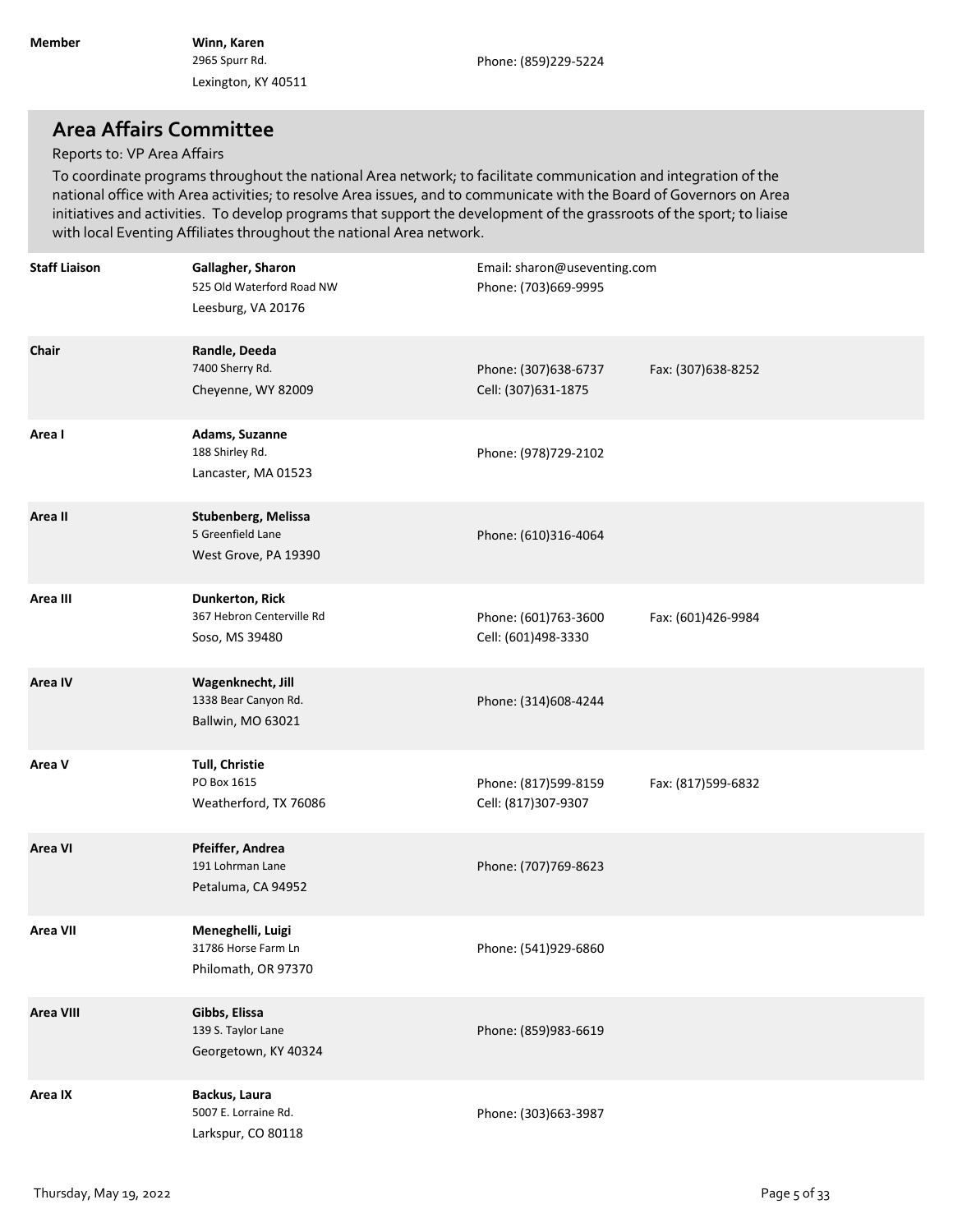| Area X                 | Crabo, Barb<br>15828 E. Jomax Rd.<br>Scottsdale, AZ 85262                          | Phone: (602)677-0583 |
|------------------------|------------------------------------------------------------------------------------|----------------------|
| <b>Adult Rider Rep</b> | Bottner, Donna<br>2716 Kings Creek Rd.<br>Hayes, VA 23072                          | Phone: (301)503-8549 |
| <b>Organizer Rep</b>   | Antico, Sharyn<br>363 North Loomis Street<br>Southwick, MA 01077                   | Phone: (413)454-4158 |
| <b>Young Rider Rep</b> | Bourgoin, John<br>616 Four Winds Rd.<br>Arbrook Farm<br>North Ferrisburg, VT 05473 | Phone: (802)425-3207 |

## **Area Treasurers' Committee**

To provide a forum for sharing ideas for improved financial management of individual Areas. Reports to: VP Administration and Finance

| <b>Staff Liaison</b> | Weinstein, Wendy<br>525 Old Waterford Rd NW<br>Leesburg, VA 20176      | Email: wendy@useventing.com<br>Phone: (703)669-9996 |
|----------------------|------------------------------------------------------------------------|-----------------------------------------------------|
| Area I               | Johnson, Liz<br>141 Tuck Drive<br>Fremont, NH 03044                    | Phone: (774)217-0302                                |
| Area II              | Wood, Cindy<br>6656 Basket Switch Rd.<br>Newark, MD 21841              | Phone: (410)726-8926                                |
| Area III             | Lewis, Diana<br>4428 Happy Valley Circle<br>Newnan, GA 30263           | Phone: (678)372-6370                                |
| Area IV              | Stoker, Beth<br>2401 W 25th St<br>Apartment #2B3<br>Lawrence, KS 66047 | Phone: (785)766-4563                                |
| Area V               | Dealcuaz, Debra<br>6432 Connie Lane<br>Rockwall, TX 75032              | Phone: (214)908-3369                                |
| Area VI              | Crowley, Kayleen<br>8145 Presidio Drive<br>Cupertino, CA 95014         | Phone: (408)892-3788                                |
| Area VII             | Hanson, Lorilee<br>20317 SE 119th Ct.<br>Issaquah, WA 98027            | Phone: (425)271-7474<br>Cell: (425)213-6287         |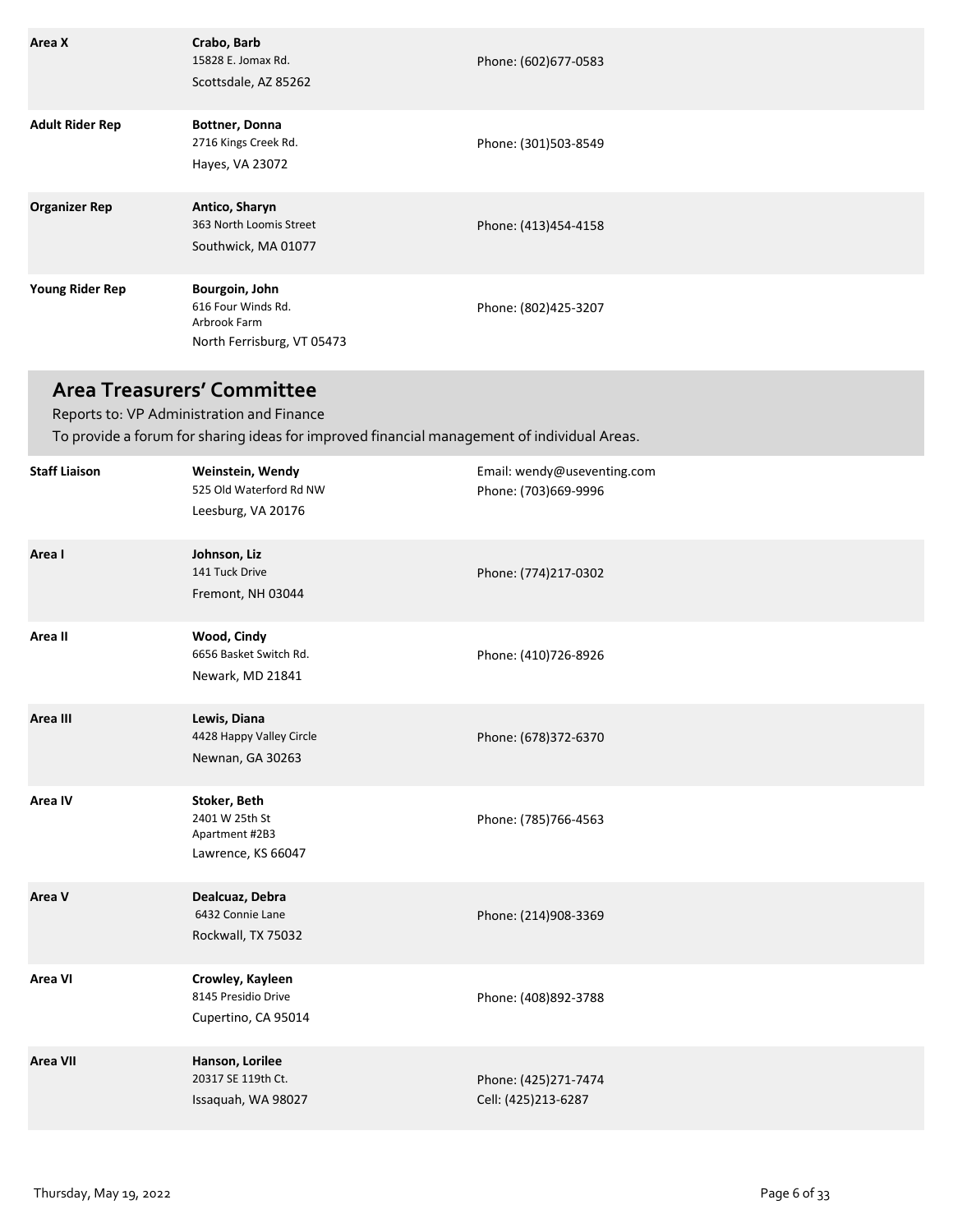| Area VIII | Thomas, Lisa<br>4933 Bloomfield Rd<br>Springfield, KY 40069     | Phone: (859)284-5480 |
|-----------|-----------------------------------------------------------------|----------------------|
| Area IX   | Michaels, Dan<br>P.O. Box 129<br>Hygiene, CO 80533              | Phone: (303)776-4907 |
| Area X    | Jones, Christie<br>26907 North 44th Way<br>Cave Creek, AZ 85331 | Phone: (480)748-7527 |

## **Competitions Calendar & Rules Committee**

#### Reports to: VP Competitions

To review and/or propose eventing rule changes from the USEA perspective; to approve the national calendar and to facilitate the resolution of inter-area scheduling challenges. To define the criteria for national performance awards. To liaise with the US Equestrian Eventing Committee.

| <b>Staff Liaison</b> | Gallagher, Sharon<br>525 Old Waterford Road NW<br>Leesburg, VA 20176  | Email: sharon@useventing.com<br>Phone: (703)669-9995 |                    |
|----------------------|-----------------------------------------------------------------------|------------------------------------------------------|--------------------|
| Chair                | Huber, Mike<br>1715 114th Loop<br>Ocala, FL 34475                     | Phone: (817)430-3811<br>Cell: (817)368-7178          | Fax: (817)430-0321 |
| <b>Member</b>        | Antico, Sharyn<br>363 North Loomis Street<br>Southwick, MA 01077      | Phone: (413)454-4158                                 |                    |
| <b>Member</b>        | Brannigan, Jennie<br>855 Morriseinna Lane<br>West Grove, PA 19390     | Phone: (858)344-0404                                 |                    |
| <b>Member</b>        | <b>Butts, Gretchen</b><br>4015 Damascus Rd.<br>Laytonsville, MD 20882 | Phone: (301)774-7123                                 |                    |
| <b>Member</b>        | Coldren, Mary<br>151 Paschall Mill Road<br>West Grove, PA 19390       | Phone: (302)547-0695                                 |                    |
| <b>Member</b>        | Dealcuaz, Debra<br>6432 Connie Lane<br>Rockwall, TX 75032             | Phone: (214)908-3369                                 |                    |
| <b>Member</b>        | DePorter, Cindy<br>3579 US Highway 15<br>Oxford, NC 27565             | Phone: (909)693-9143                                 |                    |
| <b>Member</b>        | Donovan, Marc<br>P.O. Box 846<br>Southern Pines, NC 28388             | Phone: (978)852-0095                                 |                    |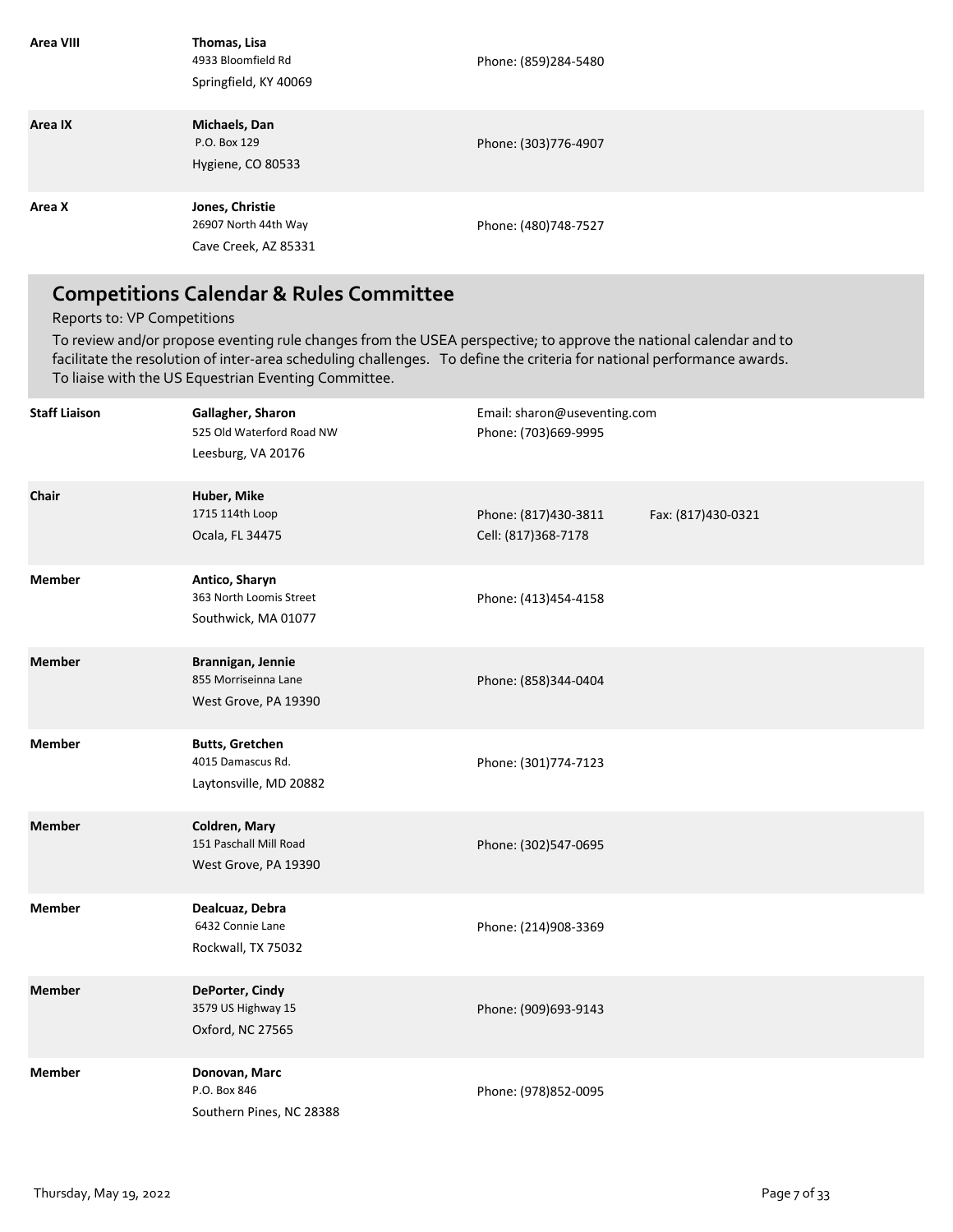| <b>Member</b>                   | Elliott, Jonathan<br>1201 East Yelm Avenue<br>Ste. 400 Pmb 135<br>Yelm, WA 98597 | Phone: (360)485-2043<br>Cell: (360)485-2043 |                    |
|---------------------------------|----------------------------------------------------------------------------------|---------------------------------------------|--------------------|
| <b>Member</b>                   | Gray, Christina<br>27 Richmond Avenue<br>Lexington, KY 40502                     | Phone: (805)239-3930                        |                    |
| <b>Member</b>                   | Hook, Malcolm<br>15988 NE Eilers Rd.<br>Continental Farm<br>Aurora, OR 97002     | Phone: (503)678-1016<br>Cell: (503)781-2016 | Fax: (503)678-1248 |
| <b>Member</b>                   | Kozlowski, Carol<br>P.O. Box 302<br>Geneseo, NY 14454                            | Phone: (585)317-6906                        |                    |
| <b>Member</b>                   | Law, Leslie<br>9570 NW 63rd Street<br>Ocala, FL 34482                            | Phone: (352)216-8464                        |                    |
| <b>Member</b>                   | Randle, Deeda<br>7400 Sherry Rd.<br>Cheyenne, WY 82009                           | Phone: (307)638-6737<br>Cell: (307)631-1875 | Fax: (307)638-8252 |
| <b>Member</b>                   | Rowsell, Morgan<br>17 Fleming Ct.<br>Long Valley, NJ 07853                       | Phone: (908)876-3070                        |                    |
| <b>Member</b>                   | Snow, Lizzie<br>300 W. Hargett St.<br>Raleigh, NC 27601                          | Phone: (503)654-8311<br>Cell: (503)550-5818 |                    |
| <b>Course Advisor Committee</b> |                                                                                  |                                             |                    |

Reports to: VP Competitions

To develop a calendar of visits by course advisors to assist organizers in the continued development of their courses

| <b>Staff Liaison</b> | Gallagher, Sharon<br>525 Old Waterford Road NW<br>Leesburg, VA 20176         | Email: sharon@useventing.com<br>Phone: (703)669-9995 |
|----------------------|------------------------------------------------------------------------------|------------------------------------------------------|
| <b>Member</b>        | di Grazia, Derek<br>126 W. Carmel Valley Rd.<br>Carmel Valley, CA 93924      | Phone: (831)659-4886                                 |
| <b>Member</b>        | O'Connor, David<br>P.O. Box D<br>O'Connor Equestrian<br>The Plains, VA 20198 | Phone: (540)253-5726                                 |
| <b>Member</b>        | Phillips, Mark<br>Aston Farm<br>Cherington<br>Tetbury Gloucestershire, UK    | Phone: (908)230-4521                                 |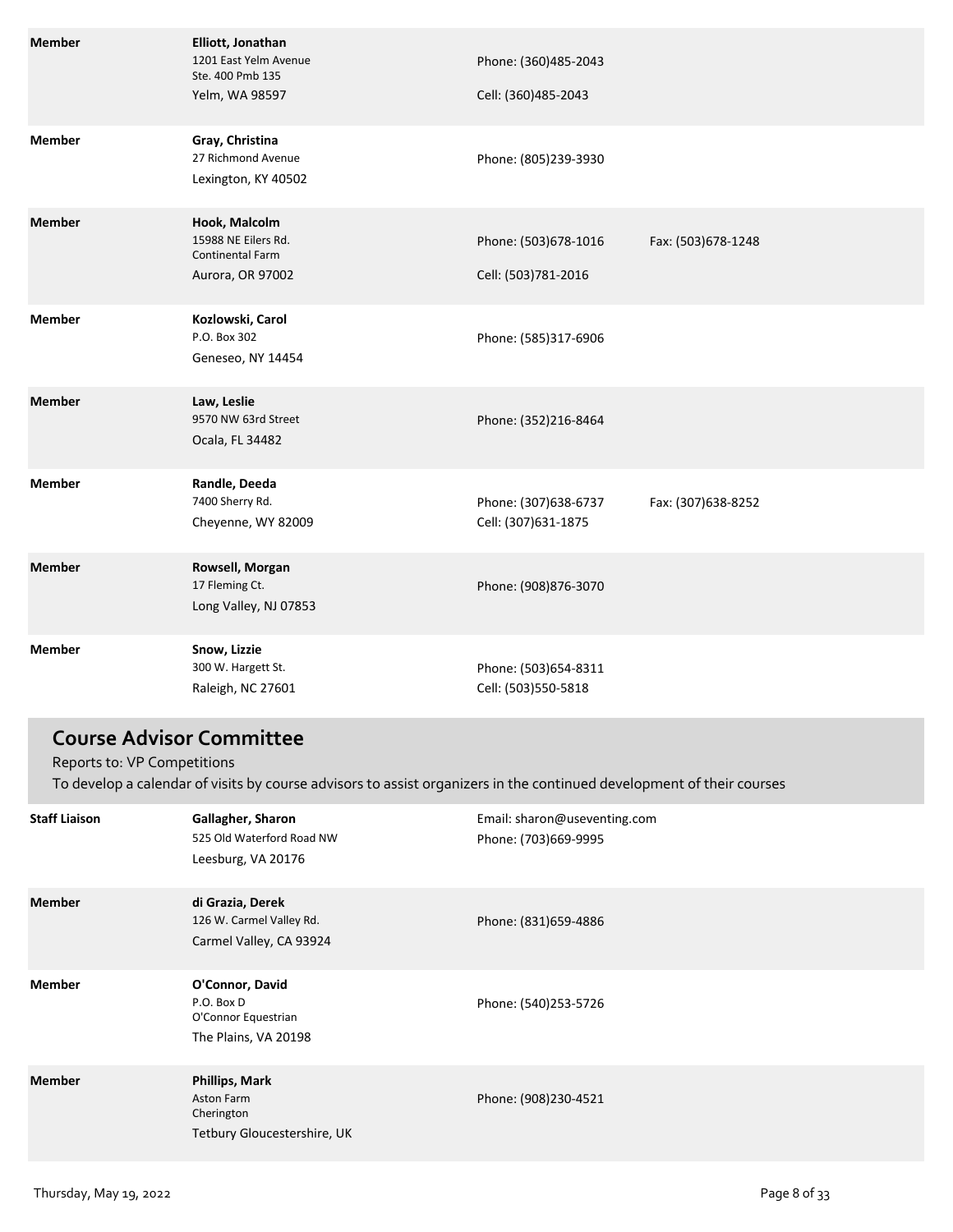## **Diversity, Equity, and Inclusion Committee**

### Reports to: President

Increase USEA membership by advancing diversity, equity, and inclusion in service to the sport of eventing, for current and prospective members. Promote a more inclusive culture within eventing by listening to and addressing the concerns of black, indigenous, and people of color (BIPOC) within the equestrian community and educating others on how to be effective allies. Advocate for BIPOC representation in USEA leadership positions and be a vocal advocate for change within equestrian sports.

| <b>Staff Liaison</b>        | Hardwick, Jennifer<br>525 Old Waterford Rd. NW<br>Leesburg, VA 20176                         | Email: jennifer@useventing.com<br>Phone: (703)779-0440<br>Fax: (703)779-0550 |
|-----------------------------|----------------------------------------------------------------------------------------------|------------------------------------------------------------------------------|
| <b>Staff Liaison</b>        | Lokey, Kate<br>525 Old Waterford Rd. NW<br>Leesburg, VA 20176                                | Email: klokey@useventing.com<br>Phone: (703)779-0440<br>Fax: (703)779-0550   |
| <b>Staff Liaison</b>        | Mintz, Leslie<br>525 Old Waterford Rd. NW<br>Leesburg, VA 20176                              | Email: Imintz@useventing.com<br>Phone: (703)779-9893                         |
| Co-Chair                    | Curwood, Anastasia<br>146 Stout Avenue<br>Versailles, KY 40383                               | Phone: (615)767-9206                                                         |
| Co-Chair                    | Gillette, Heather<br>12 Stone Rd.<br>Califon, NJ 07830                                       | Phone: (908)310-8123                                                         |
| <b>Board Representative</b> | Rowsell, Morgan<br>17 Fleming Ct.<br>Long Valley, NJ 07853                                   | Phone: (908)876-3070                                                         |
| <b>Member</b>               | Bivens, Dana<br>4232 Linden Street<br>Fairfax, VA 22030                                      | Phone: (770)289-1542                                                         |
| <b>Member</b>               | <b>Brown, Matthew</b><br>P.O. Box 183<br>Cochranville, PA 19330                              | Phone: (707)480-4501                                                         |
| <b>Member</b>               | <b>Buening, Madison</b><br>N70W28882 Vernon Drive<br>Hartland, WI 53029                      | Phone: (262)646-0143                                                         |
| <b>Member</b>               | <b>Mollett, Darrin</b><br>7120 Beverly Lane<br>The Plains, VA 20198                          | Phone: (540)253-5021                                                         |
| <b>Member</b>               | <b>Reddick, Catherine</b><br>2947 West Girard Avenue<br>Apt. 2<br>Philadelphia, PA 267918910 |                                                                              |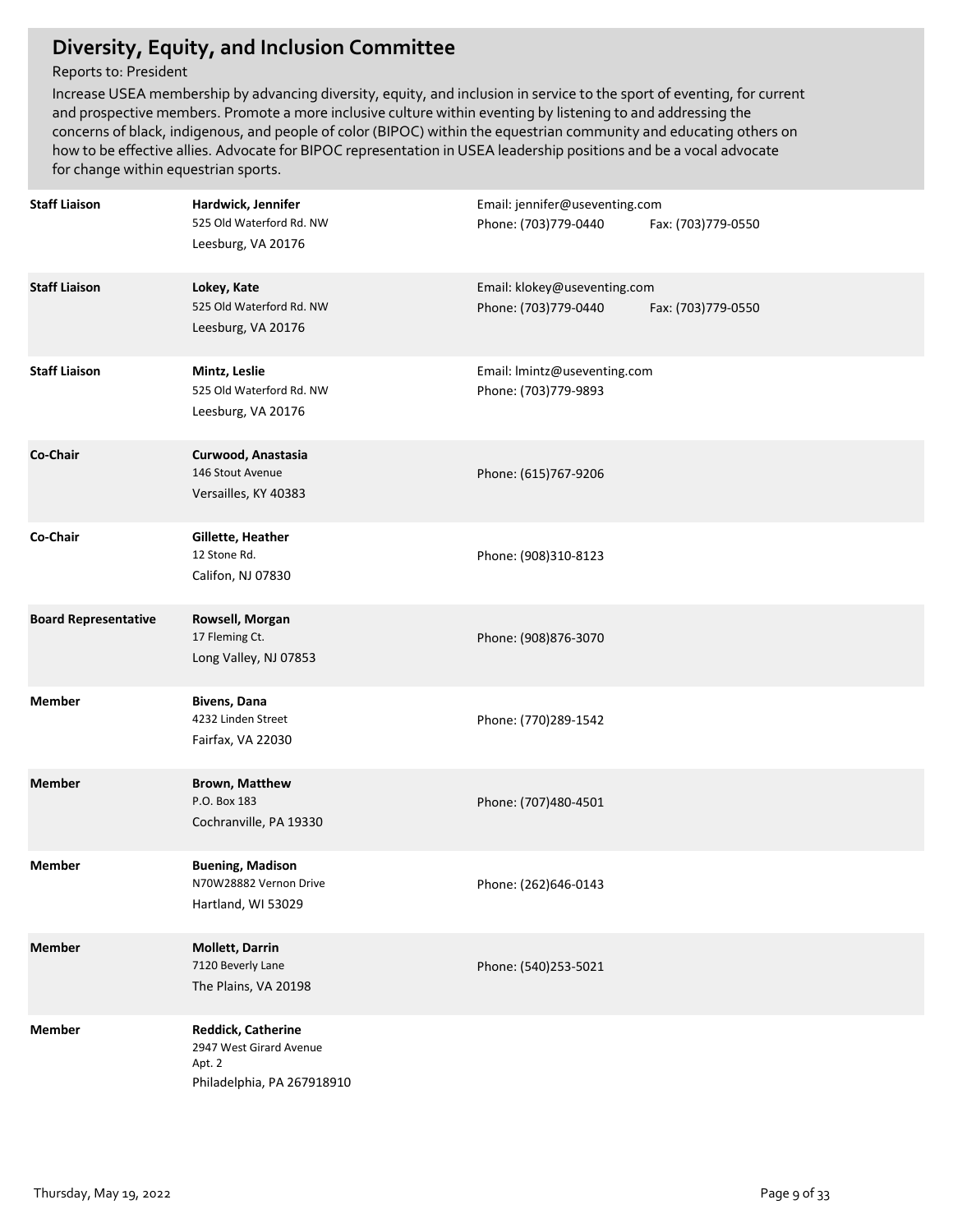**Member Ward, III, William "Randy"** 11735 NW 90th Avenue Reddick, FL 781883160

### **Equine Medical Research Committee**

Reports to: President

| <b>Staff Liaison</b> | Burk, Rob<br>525 Old Waterford Road NW<br>Leesburg, VA 20176                                                                | Email: rburk@useventing.com<br>Phone: (703)779-9895<br>Cell: (571)340-1553 |
|----------------------|-----------------------------------------------------------------------------------------------------------------------------|----------------------------------------------------------------------------|
| Chair                | Wiseman, Cynthia<br>5526 Highway M<br>Miller, MO 65707                                                                      | Phone: (417)880-4567                                                       |
| <b>Member</b>        | <b>Baskett, Anne</b><br>744 John Weaver Rd.<br>Columbus, NC 28722                                                           | Phone: (828)863-1247                                                       |
| <b>Member</b>        | Baumgardner, Kevin<br>c/o Corr Cronin Michelson Baumgardner & Preece<br>1001 Fourth Avenue, Suite 3900<br>Seattle, WA 98070 | Phone: (206)463-5486                                                       |
| <b>Member</b>        | Cooper, Katherine<br>72 Plumer Rd.<br>Epping, NH 03042                                                                      | Phone: (603)734-2186<br>Cell: (603)674-4885                                |
| <b>Member</b>        | Dailey-Thomas, Denise<br>7181 SW Fenton Rd.<br>Rushville, MO 64484                                                          | Phone: (816)797-1477                                                       |
| <b>Member</b>        | Miller, Jennifer<br>P.O. Box 7070<br>Cave Creek, AZ 85327                                                                   | Phone: (623)465-1200                                                       |
| <b>Member</b>        | Van Noy, Michael<br>P.O. Box 147<br>Penn Valley, CA 95946                                                                   | Phone: (530)432-8157                                                       |

## **Eventing Course Designers/Builders Committee**

Reports to: VP Education

To develop training programs pursuant to the USEA Training Program for "r", "R", and "S" course designers and to organize and administer these events. To periodically review and revise as appropriate the standards for course design at the various levels. To provide ongoing education for the installation of frangible technology and other course construction techniques that address safety and competition consistency objectives.

| <b>Staff Liaison</b> | Knight, Nancy<br>525 Old Waterford Rd. NW<br>Leesburg, VA 20176         | Email: nancy@useventing.com<br>Phone: (703)669-9997<br>Cell: (703)431-5494 |
|----------------------|-------------------------------------------------------------------------|----------------------------------------------------------------------------|
| Co-Chair             | di Grazia, Derek<br>126 W. Carmel Valley Rd.<br>Carmel Valley, CA 93924 | Phone: (831)659-4886                                                       |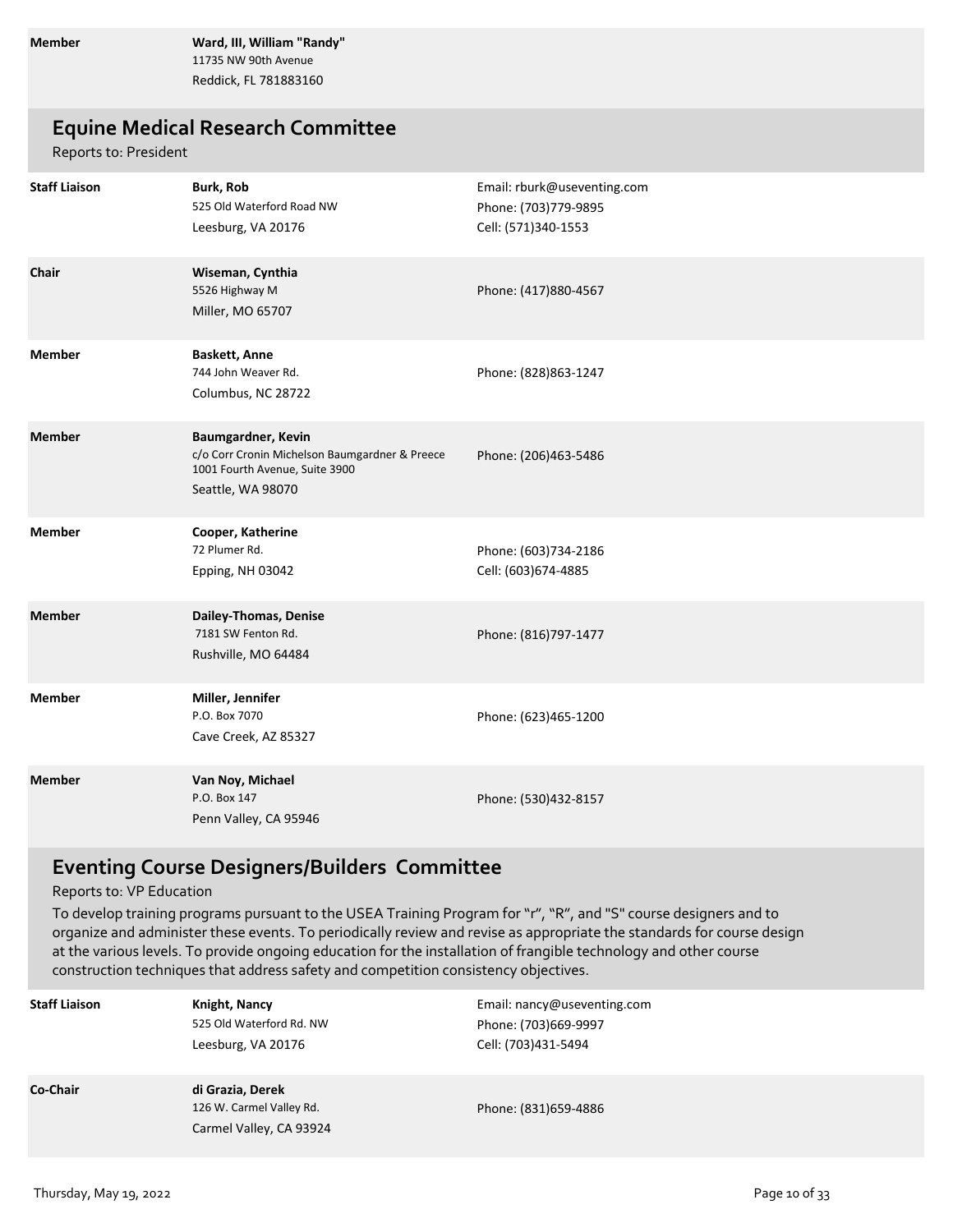| Co-Chair      | Rowsell, Morgan<br>17 Fleming Ct.<br>Long Valley, NJ 07853                       | Phone: (908)876-3070 |
|---------------|----------------------------------------------------------------------------------|----------------------|
| <b>Member</b> | <b>Bull, Eric</b><br>1316 Antioch Road<br>Scottsville, VA 24590                  | Phone: (434)286-4562 |
| <b>Member</b> | Costello, Mick<br>715 Bellaire Avenue<br>Lexington, KY 40508                     | Phone: (859)312-8193 |
| <b>Member</b> | Fredericks, Clayton<br>1000 NE 105th Lane<br>Anthony, FL 32617                   | Phone: (352)299-3123 |
| <b>Member</b> | Grandia, Marc<br>213 Jensen Rd<br>Onalaska, WA 98570                             | Phone: (253)225-3673 |
| <b>Member</b> | Hambly, Jay                                                                      | Cell: (519)922-3098  |
| <b>Member</b> | Kibbie, Jeff<br>999 Brandywine Creek Rd.<br>Coatesville, PA 19320                | Phone: (734)276-8252 |
| <b>Member</b> | Perkins, Beth<br>466 Meadowbrook Rd.<br>Rutherfordton, NC 28139                  | Phone: (828)230-0393 |
| <b>Member</b> | <b>Phillips, Mark</b><br>Aston Farm<br>Cherington<br>Tetbury Gloucestershire, UK | Phone: (908)230-4521 |
| <b>Member</b> | Rementer, Tyson<br>120 Park Blvd.<br>West Cape May, NJ 08204                     | Phone: (609)408-1602 |
| <b>Member</b> | Wieschhoff, Cathy<br>4470 Old Frankfort Pike<br>Lexington, KY 40510              | Phone: (859)396-4470 |

## **Eventing Licensed Officials Committee**

Reports to: VP Education

Mission Statement:

To strategically plan for the future needs of Licensed Officials and to act as advisors in their development for advancement from "r" to "R' to "S" and to transfer to FEI. To periodically review/revise the syllabus and educational materials for the training and continuing education programs. To work to increase the pool of Licensed Officials for the future by attracting additional USEA members/prospective officials to the program. To provide items and articles of interest to Licensed Officials for Eventing USA. To continue to supply content for the Licensed Officials page on the USEA website.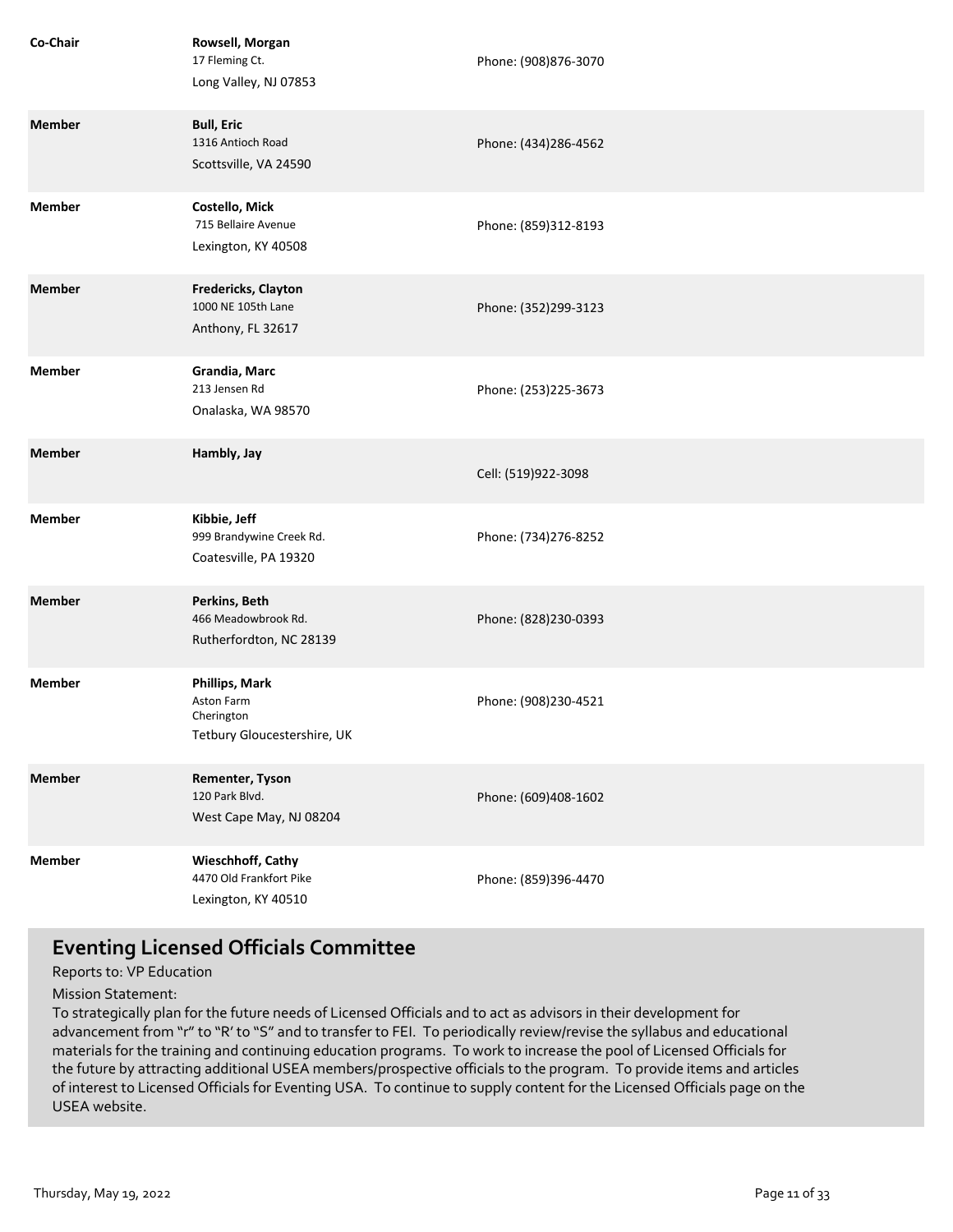| <b>Staff Liaison</b>   | Knight, Nancy<br>525 Old Waterford Rd. NW<br>Leesburg, VA 20176           | Email: nancy@useventing.com<br>Phone: (703)669-9997<br>Cell: (703)431-5494 |
|------------------------|---------------------------------------------------------------------------|----------------------------------------------------------------------------|
| Chair                  | DePorter, Cindy<br>3579 US Highway 15<br>Oxford, NC 27565                 | Phone: (909)693-9143                                                       |
| <b>Assistant Chair</b> | Murray, Tim<br>P.O. Box 207<br>Hamilton, MA 01936                         | Phone: (978)468-4227                                                       |
| <b>Member</b>          | <b>Barnard, Chris</b><br>1080 NW 53rd Street<br>Fort Lauderdale, FL 33309 | Phone: (845)417-8987                                                       |
| <b>Member</b>          | <b>Butts, Gretchen</b><br>4015 Damascus Rd.<br>Laytonsville, MD 20882     | Phone: (301)774-7123                                                       |
| <b>Member</b>          | Durr, John Michael<br>2745 Carla Drive<br>Shelby, NC 28150                | Phone: (707)529-8397                                                       |
| <b>Member</b>          | Henry, Loris<br>5395 E. Butler Avenue<br>Fresno, CA 93727                 | Phone: (559)255-7761                                                       |
| <b>Member</b>          | Kibbie, Jeff<br>999 Brandywine Creek Rd.<br>Coatesville, PA 19320         | Phone: (734)276-8252                                                       |
| <b>Member</b>          | Kozlowski, Carol<br>P.O. Box 302<br>Geneseo, NY 14454                     | Phone: (585)317-6906                                                       |
| <b>Member</b>          | Payne, Marilyn<br>30 Fox Hill Rd<br>Califon, NJ 07830                     | Phone: (908)334-0105                                                       |
| <b>Member</b>          | Quarles, Wayne<br>3011 Spurr Rd.<br>Lexington, KY 40511                   | Phone: (859)433-8458                                                       |
| <b>Member</b>          | Rowsell, Morgan<br>17 Fleming Ct.<br>Long Valley, NJ 07853                | Phone: (908)876-3070                                                       |
| <b>Member</b>          | Smithson, Sue<br>1745 East Connecticut Avenue<br>Southern Pines, NC 28388 | Phone: (910)692-1788                                                       |
| <b>Member</b>          | Stevenson, Robert<br>P.O. Box 516<br>Big Horn, WY 82833                   | Phone: (910)528-0278                                                       |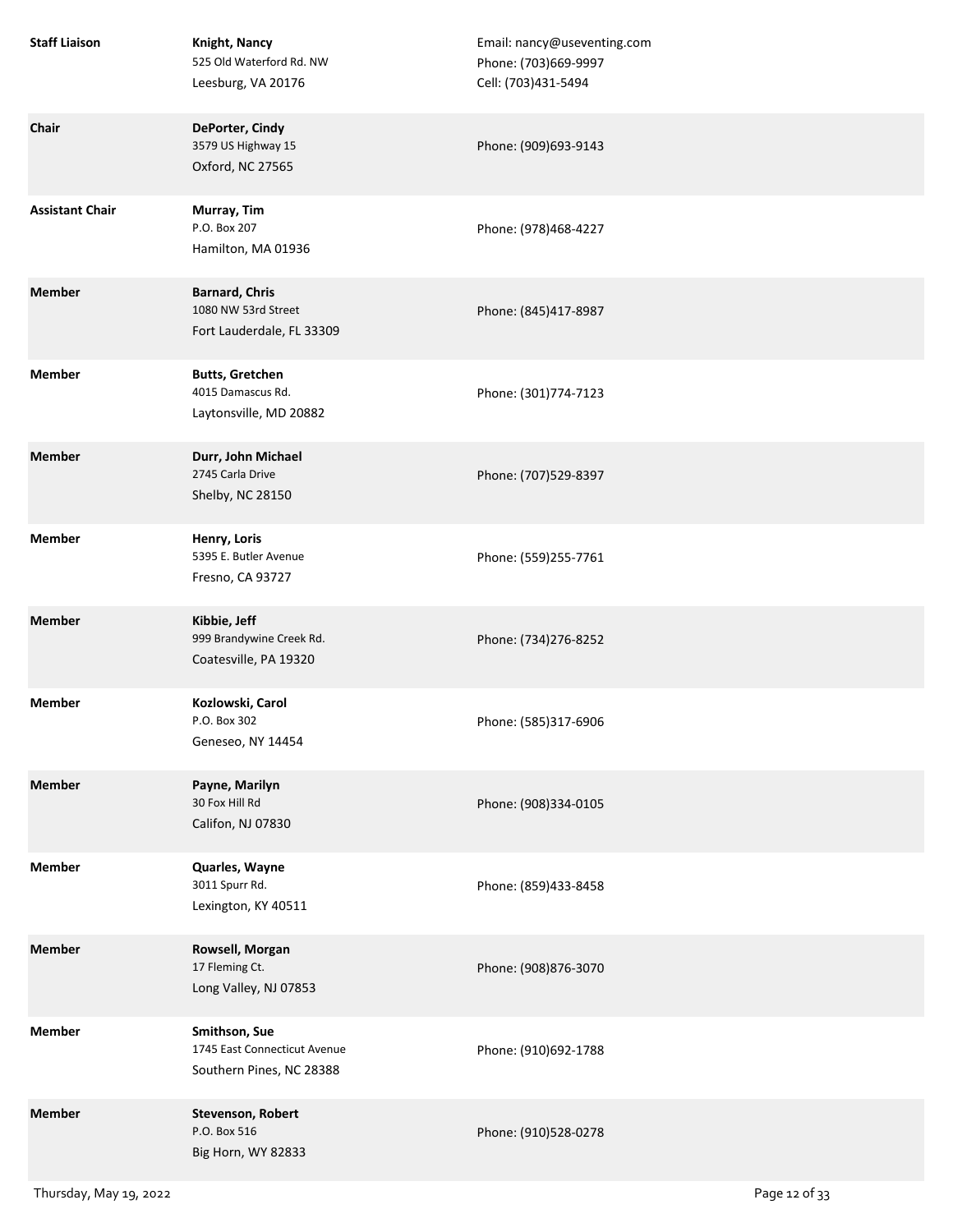| <b>Member</b> | Threlkeld, Leslie<br>1715 Jeter Mountain Rd.<br>Hendersonville, NC 28739 | Phone: (678)378-0244 |
|---------------|--------------------------------------------------------------------------|----------------------|
| <b>Member</b> | Trynoski, Matt<br>3S559 Norris Rd.<br>Sugar Grove, IL 60554              | Phone: (630)776-2236 |
| <b>Member</b> | White, Sharon<br>222 Frontier Lane<br>Summit Point, WV 25446             | Phone: (703)626-8519 |

## **Eventing Riders Association of North America**

#### Reports to: VP of Active Athletes

The mission is to assimilate and leverage the collective voice of North America's riders, equine professionals and amateurs alike, and owners, in pursuit of enhancing and growing the sport of eventing in North America. Under the USEA umbrella, the purpose of the group is to develop and provide educational information for the membership, to facilitate communications between riders and the broader eventing community, including officials, course designers, organizers and all competitors and to assist in the further development, growth, visibility, welfare and safety of the sport.

| <b>Advisor</b>                              | Murray, Helen<br>129 Delmont Drive<br>Lexington, KY 40504        | Phone: (859)457-1566                                                       |
|---------------------------------------------|------------------------------------------------------------------|----------------------------------------------------------------------------|
| <b>Staff Liaison</b>                        | Lokey, Kate<br>525 Old Waterford Rd. NW<br>Leesburg, VA 20176    | Email: klokey@useventing.com<br>Phone: (703)779-0440<br>Fax: (703)779-0550 |
| Chair                                       | Lilley, Shannon<br>100 Hicory Hill Rd.<br>West Chester, PA 34482 | Phone: (408)309-2791                                                       |
| Member, VP of Active<br><b>Athletes</b>     | Nicholson, Lauren<br>P.O. Box 535<br>Middleburg, VA 20118        | Phone: (618)599-8956<br>Cell: (618)599-8956                                |
| Non-Voting Member,<br><b>USEA President</b> | Corcoran, Max<br>6725 NW 100th Street<br>Ocala, FL 34482         | Phone: (540)295-4326                                                       |
| <b>Member</b>                               | <b>Brandt, Zachary</b><br>580 NW 114th Street<br>Ocala, FL 34475 | Phone: (310)892-7882                                                       |
| <b>Member</b>                               | <b>Brown, Matthew</b><br>P.O. Box 183<br>Cochranville, PA 19330  | Phone: (707)480-4501                                                       |
| <b>Member</b>                               | Coldren, Mary<br>151 Paschall Mill Road<br>West Grove, PA 19390  | Phone: (302)547-0695                                                       |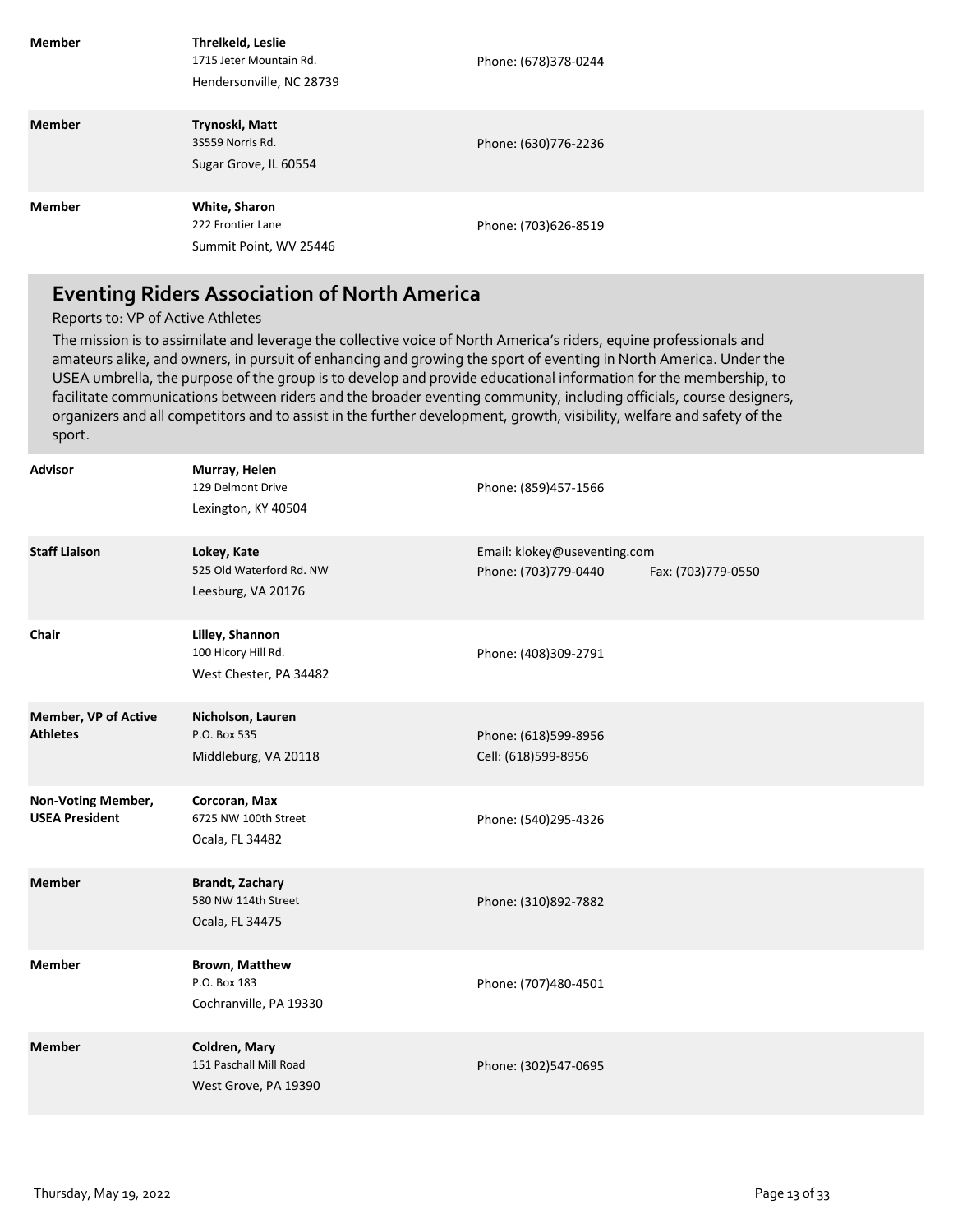| <b>Member</b>                                                | Kulak, Marcia<br>29 Baldwin Rd.<br>Schenectady, NY 12302                                                                             | Phone: (518)399-8288                                                       |                    |
|--------------------------------------------------------------|--------------------------------------------------------------------------------------------------------------------------------------|----------------------------------------------------------------------------|--------------------|
| <b>Member</b>                                                | Meyer, Joe<br>1580 NE 120th Street<br>Anthony, FL 32617                                                                              | Phone: (352)615-5907                                                       |                    |
| <b>Member</b>                                                | Meyerhoff, Bobby<br>2314 Old Mockville Rd.<br>Statesville, NC 28625                                                                  | Phone: (925)899-3214                                                       |                    |
| <b>Member</b>                                                | Murray, Jane<br>799 Bay Road<br>Hamilton, MA 01936                                                                                   | Phone: (978)468-4227<br>Cell: (978)578-1043                                |                    |
| <b>Member</b>                                                | Springer, Allison<br>P.O. Box 427<br>Upeerville, VA 20185                                                                            | Phone: (847)612-1108                                                       | Fax: (540)338-5021 |
| <b>Member</b>                                                | <b>Wallace, Rick</b><br>9480 West Highway 316<br>Reddick, FL 32686                                                                   | Phone: (850)879-2649                                                       |                    |
| <b>Executive Committee</b><br>Reports to: Board of Governers |                                                                                                                                      |                                                                            |                    |
|                                                              | To act on behalf of the USEA Board of Governors between<br>board meetings in the areas of management and control of the association. |                                                                            |                    |
| <b>Staff Liaison</b>                                         | <b>Burk, Rob</b><br>525 Old Waterford Road NW<br>Leesburg, VA 20176                                                                  | Email: rburk@useventing.com<br>Phone: (703)779-9895<br>Cell: (571)340-1553 |                    |
| President                                                    | Corcoran, Max<br>6725 NW 100th Street<br>Ocala, FL 34482                                                                             | Phone: (540)295-4326                                                       |                    |
| <b>President-Elect</b>                                       | Leslie, Louise "Lou"<br>7608 254th Avenue NE<br>Redmond, WA 98053                                                                    | Phone: (425)836-5616                                                       |                    |
| <b>VP Active Athletes</b>                                    | Nicholson, Lauren<br>P.O. Box 535<br>Middleburg, VA 20118                                                                            | Phone: (618)599-8956<br>Cell: (618)599-8956                                |                    |
| VP Admin & Finance,<br><b>Treasurer</b>                      | Murray, Brian<br>24 St. Malachi Rd.<br>Cochranville, PA 19330                                                                        | Phone: (610)869-2874                                                       |                    |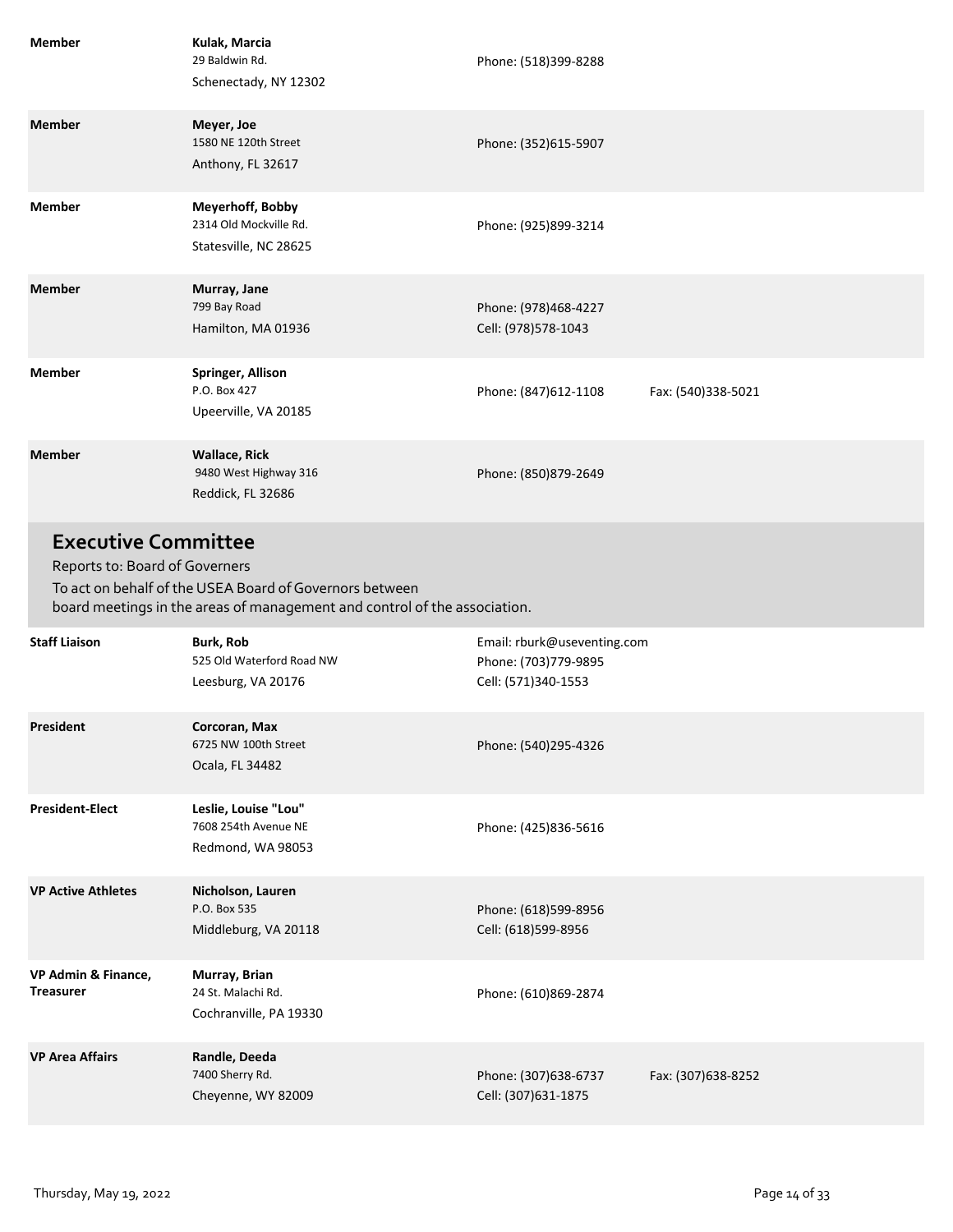| VP Competitions, Orgs'<br>Rep                   | Antico, Sharyn<br>363 North Loomis Street<br>Southwick, MA 01077    | Phone: (413)454-4158                        |
|-------------------------------------------------|---------------------------------------------------------------------|---------------------------------------------|
| <b>VP Education</b>                             | Schurink, Jerry<br>9942 Austin Mountain Trail<br>Grottoes, VA 24441 | Phone: (413)253-7216<br>Cell: (413)531-7381 |
| VP Membership and<br><b>Program Development</b> | Marshall, John<br>10771 North Eagle Crest Lane<br>Fresno, CA 93730  | Phone: (559)221-2520                        |
| <b>VP Safety</b>                                | Lowe, Rusty<br>2146 Acton Park Way<br>Birmingham, AL 65243          | Phone: (205)972-8746<br>Cell: (205)965-1162 |
| Secretary                                       | Anthony, Sharon<br>10601 S Lick Creek Rd<br>Primm Springs, TN 38476 | Phone: (931)670-0794                        |

## **Future Event Horse Committee**

Reports to: VP Membership

To continue development of the national Future Event Horse Program, with an emphasis on the judging standards and the scoring system. To devise an educational program for judges with the goal of developing a national standard for competitions.

| <b>Staff Liaison</b>        | Lokey, Kate<br>525 Old Waterford Rd. NW<br>Leesburg, VA 20176                   | Email: klokey@useventing.com<br>Phone: (703)779-0440 | Fax: (703)779-0550 |
|-----------------------------|---------------------------------------------------------------------------------|------------------------------------------------------|--------------------|
| Chair                       | Graham White, Susan<br>Wolf Haven Farm<br>P.O. Box 176<br>St. Leonard, MD 20676 | Phone: (410)586-2606<br>Cell: (410)610-2711          |                    |
| Co-Chair                    | Walker, Robin<br>4425 Maute Rd.<br>Grass Lake, MI 49240                         | Phone: (517)206-3084                                 |                    |
| <b>Board Representative</b> | Marshall, John<br>10771 North Eagle Crest Lane<br>Fresno, CA 93730              | Phone: (559)221-2520                                 |                    |
| <b>Member</b>               | Baxter, Andrea<br>8715 N. River Rd.<br>Paso Robles, CA 93446                    | Phone: (805)235-0412                                 |                    |
| <b>Member</b>               | Carlson, Christel<br>10710 S. Sherman Rd.<br>Spokane, WA 99224                  | Phone: (509)993-6786                                 |                    |
| <b>Member</b>               | Douzant, Martin<br>6395 Muster Lane<br>The Plains, VA 20198                     | Phone: (202)710-0030                                 |                    |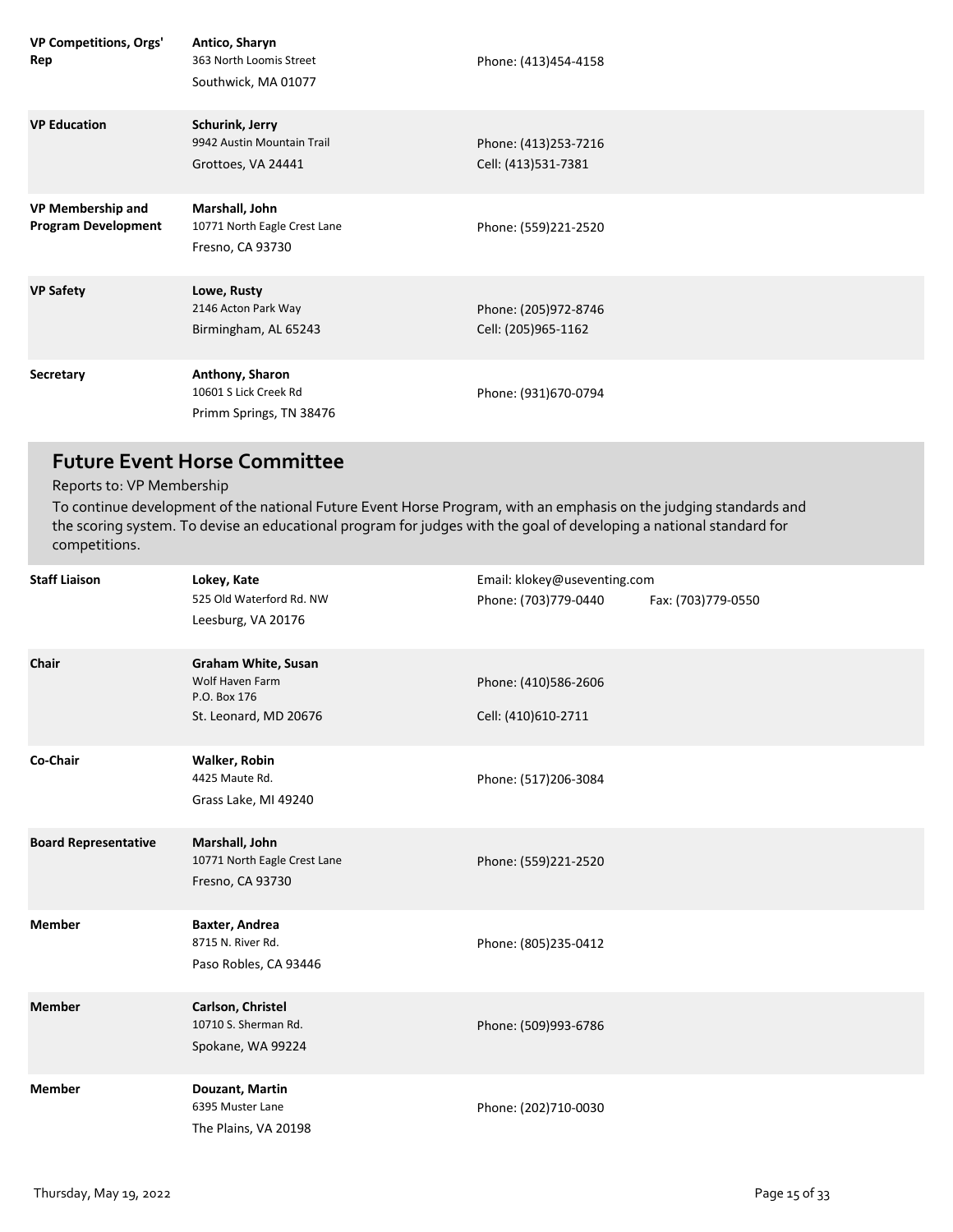| <b>Member</b> | Fessenden, Faith<br>5975 Sierra Vista Way<br>Reno, NV 89511                        | Phone: (775)851-3654                        |
|---------------|------------------------------------------------------------------------------------|---------------------------------------------|
| <b>Member</b> | Gray, Peter<br>12345 NW 110th Avenue<br>Reddick, FL 32686                          | Phone: (352)425-6302                        |
| <b>Member</b> | Lloyd, Jayne<br>21605 Mueschke Rd.<br>Tomball, TX 77377                            | Phone: (281)351-5955                        |
| <b>Member</b> | Mackintosh, Carolyn<br>1235 Park Mills Rd.<br>Adamstown, MD 21710                  | Phone: (301)514-0111                        |
| <b>Member</b> | McFall, Jennifer<br>13247 Orange Rd.<br>Wilton, CA 95693                           | Phone: (916)709-0455                        |
| <b>Member</b> | Spurlock, Shauna<br>40421 Featherbed Lane<br>Lovettsville, VA 20180                | Phone: (540)882-4170                        |
| <b>Member</b> | <b>Tucker-Slaterbeck, Cathy</b><br>13929 Old Hanover Rd.<br>Reisterstown, MD 21136 | Phone: (410)429-5701<br>Cell: (410)404-8223 |

## **Instructors' Certification Program Committee**

### Reports to: VP Education

The mission of the USEA Instructors' Certification Program is to produce and improve the craft and art in the teaching of riding and horse management for the sport of Eventing through the application of the highest principles of horsemanship, which ensures the ethical and humane treatment of horses and the safety of both horses and riders, and extends to all those associated with the health and well-being of the horses.

| <b>Staff Liaison</b> | <b>Knight, Nancy</b><br>525 Old Waterford Rd. NW<br>Leesburg, VA 20176      | Email: nancy@useventing.com<br>Phone: (703)669-9997<br>Cell: (703)431-5494 |
|----------------------|-----------------------------------------------------------------------------|----------------------------------------------------------------------------|
| Co-Chair             | Dawson, Phyllis<br>Windchase<br>36502 Kidwell Rd.<br>Purcellville, VA 20132 | Phone: (540)668-6548                                                       |
| Co-Chair             | Walker, Robin<br>4425 Maute Rd.<br>Grass Lake, MI 49240                     | Phone: (517)206-3084                                                       |
| <b>Member</b>        | Anthony, Sharon<br>10601 S Lick Creek Rd<br>Primm Springs, TN 38476         | Phone: (931)670-0794                                                       |
| Member               | <b>Beshear, Emily</b><br>5670 Blue Run Rd.<br>Somerset, VA 22972            | Phone: (540)832-0241                                                       |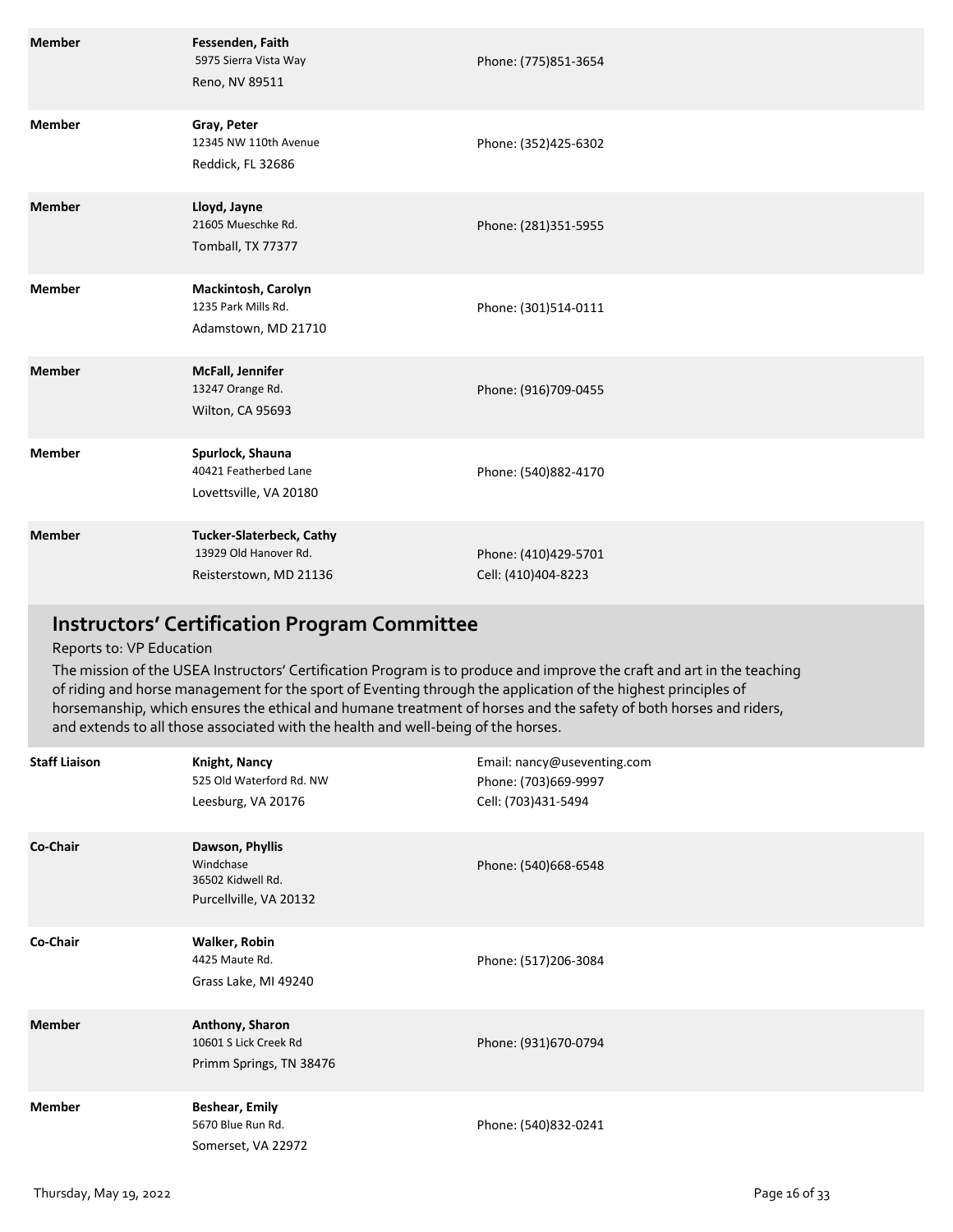| <b>Member</b> | Bodtmann, Jennifer<br>253 West Pines Drive<br>Montgomery, TX 77356               | Phone: (936)582-7319                        |
|---------------|----------------------------------------------------------------------------------|---------------------------------------------|
| <b>Member</b> | <b>Braitling, Bec</b><br>8715 N. River Road<br>Paso Robles, CA 93446             | Phone: (610)350-1396                        |
| <b>Member</b> | D'Arcy, Mary<br>1204 Mildred Lane<br>Bembrook, TX 76126                          | Phone: (817)249-0979                        |
| <b>Member</b> | Graham, Jim<br>7901 County Rd.61<br>Florence, AL 35634                           | Phone: (256)766-2914                        |
| <b>Member</b> | Horgan, Eric<br>72 Railtree Hill Rd.<br>Woodbury, CT 06798                       | Phone: (203)263-0167                        |
| <b>Member</b> | Lynd-Pugh, Dayna<br>9471 Rancho Hills Drive<br>Gilroy, CA 95020                  | Phone: (831)628-3622                        |
| <b>Member</b> | O'Connor, David<br>P.O. Box D<br>O'Connor Equestrian<br>The Plains, VA 20198     | Phone: (540)253-5726                        |
| <b>Member</b> | O'Connor, Karen<br>O'Connor Equestrian<br>P.O. Box D<br>The Plains, VA 20198     | Phone: (540)253-5726<br>Cell: (540)295-4321 |
| <b>Member</b> | <b>Phillips, Mark</b><br>Aston Farm<br>Cherington<br>Tetbury Gloucestershire, UK | Phone: (908)230-4521                        |
| <b>Member</b> | Rousseau, Jennifer<br>127 N. Buckley Rd.<br>Barrington, IL 60010                 | Phone: (847)501-0190                        |
| <b>Member</b> | Schurink, Jerry<br>9942 Austin Mountain Trail<br>Grottoes, VA 24441              | Phone: (413)253-7216<br>Cell: (413)531-7381 |
| <b>Member</b> | Simmons, Joan<br>10685 West Highway 326<br>Ocala, FL 34482                       | Phone: (724)625-2087<br>Cell: (412)860-9287 |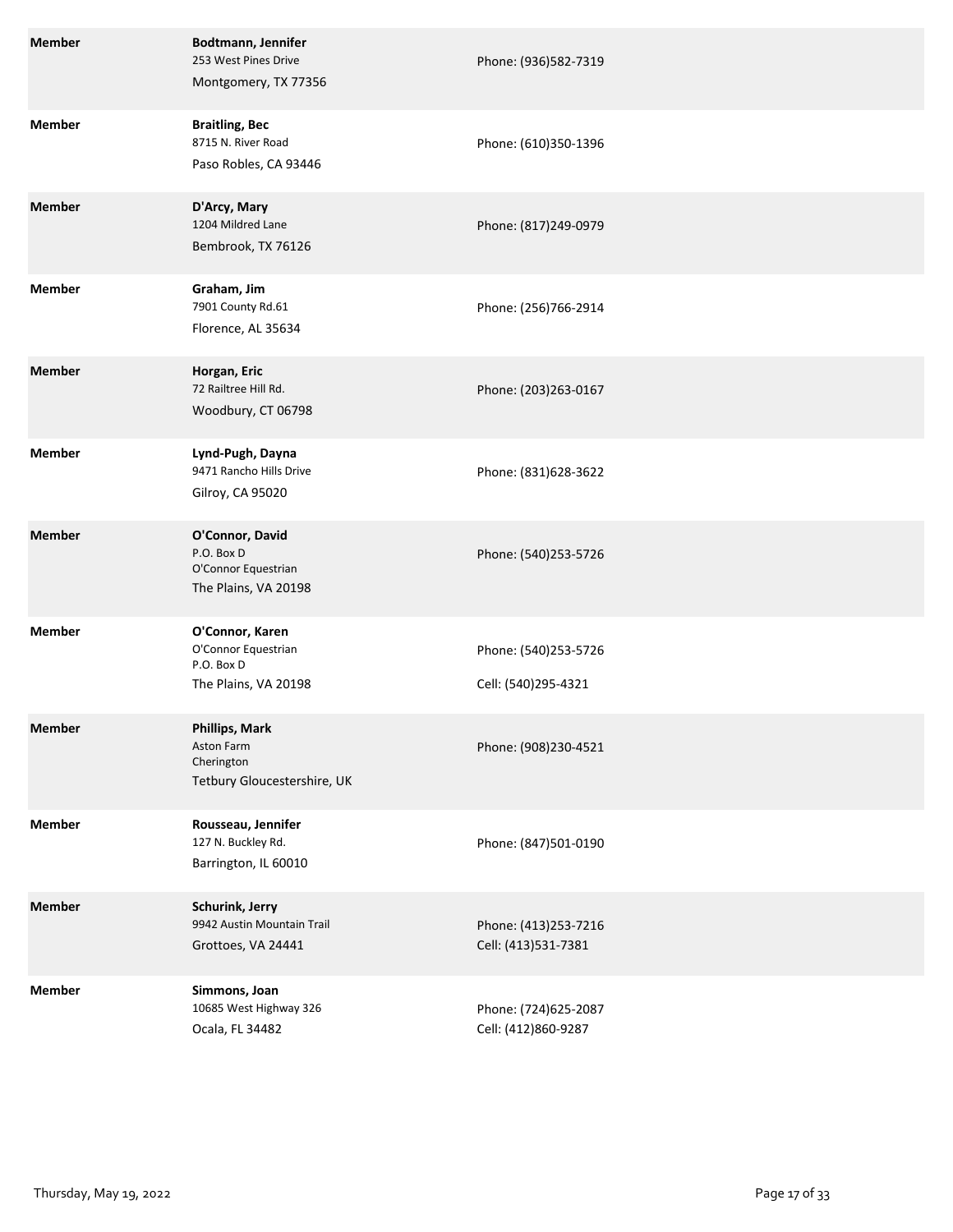## **Intercollegiate Eventing Committee**

### Reports to: VP Membership

To develop and support programs and information that provide structure for eventers attending USEA affiliated colleges/universities. To advise and work with Affilliate schools to build their own eventing teams and programs. To develop infrastructure for a Collegiate Championship, advising structure for team competitions and providing educational activities to develop riders at the grassroots.

| <b>Staff Liaison</b>                                            | Kelley, Claire<br>525 Old Waterford Rd. NW<br>Leesburg, VA 20176         | Phone: (703)779-0440                        |
|-----------------------------------------------------------------|--------------------------------------------------------------------------|---------------------------------------------|
| Chair                                                           | Threlkeld, Leslie<br>1715 Jeter Mountain Rd.<br>Hendersonville, NC 28739 | Phone: (678)378-0244                        |
| <b>Member</b>                                                   | Allen, Shelby<br>2230 Liberty Hill Church Rd.<br>Monroe, GA 30655        | Phone: (770)530-4937                        |
| <b>Member</b>                                                   | Litter, Jordan<br>2712 Johnson Mill Road<br>Forest Hill, MD 21050        | Phone: (443)617-0469                        |
| <b>Membership Committee</b><br>Liaison                          | Hoskinson, Liz<br>133 Pondfield Rd.<br>$#D-2$<br>Bronxville, NY 10708    | Phone: (914)337-7433                        |
| <b>Organizer Rep.-Team</b><br><b>Challenge at Chatt Hills</b>   | Lochore, Hugh<br>9455 Browns Lake Rd.<br>Fairburn, GA 30213              | Phone: (850)544-9052                        |
| <b>Staff/Faculty Rep.-UCA</b><br>Davis                          | Fox, Holly<br>37636 County Road 28<br>Woodland, CA 95695                 | Phone: (530)902-1905                        |
| <b>Staff/Faculty Rep.-</b><br><b>University of Findlay</b>      | King, Sue<br>2023 Bluestone Drive<br>Findlay, OH 45840                   | Phone: (419)889-3998                        |
| <b>Student Rep.-Texas A&amp;M</b>                               | Boggan, Kate<br>316 Borderbrook Drive<br>Bryan, TX 77801                 | Phone: (830)388-9876                        |
| <b>Student Rep.-UGA</b>                                         | Jarboe, Erin<br>540 Cedar Creek rive<br>Athens, GA 30606                 | Phone: (706)621-3522                        |
| <b>Student Rep.-UK</b>                                          | Clark, Macy<br>208 University Avenue<br>Lexington, KY 40503              | Phone: (206)434-5256                        |
| <b>USEA BOG Member &amp; VP</b><br><b>Education Bridgewater</b> | Schurink, Jerry<br>9942 Austin Mountain Trail<br>Grottoes, VA 24441      | Phone: (413)253-7216<br>Cell: (413)531-7381 |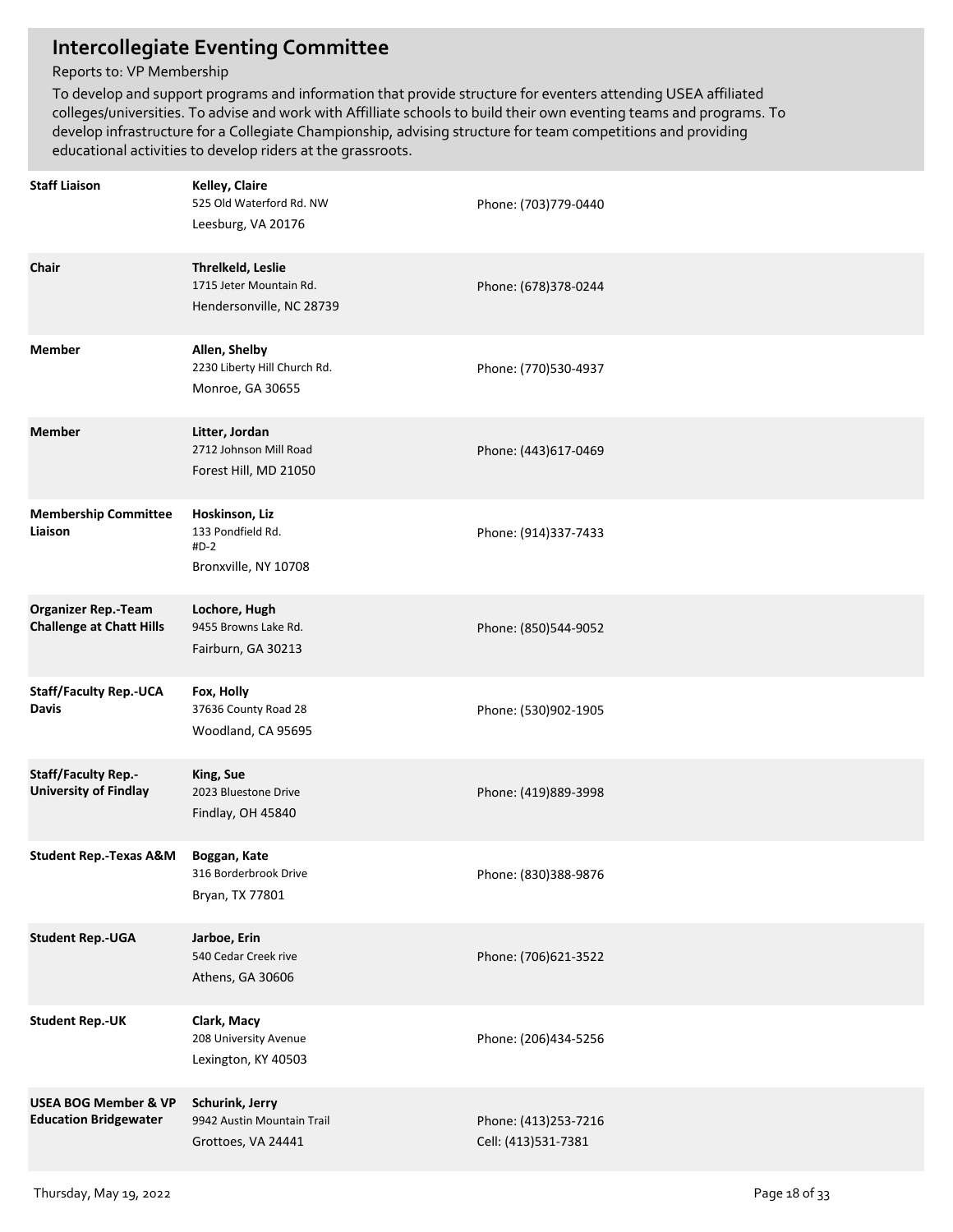## **Legal Committee**

### Reports to: Secretary

To review and comment on legal matters of consequence to the President, Executive Committee and the Board of Governors. To generally preview legal documents and contracts for presentation and opinion by outside counsel and to coordinate communications with outside counsel.

| <b>Staff Liaison</b> | <b>Burk, Rob</b><br>525 Old Waterford Road NW<br>Leesburg, VA 20176                                                         | Email: rburk@useventing.com<br>Phone: (703)779-9895<br>Cell: (571)340-1553 |
|----------------------|-----------------------------------------------------------------------------------------------------------------------------|----------------------------------------------------------------------------|
| Chair                | Ocrant, Yvonne<br>15400 W. Highway 328<br>Ocala, FL 34482                                                                   | Phone: (847)420-1613                                                       |
| <b>Member</b>        | Baumgardner, Kevin<br>c/o Corr Cronin Michelson Baumgardner & Preece<br>1001 Fourth Avenue, Suite 3900<br>Seattle, WA 98070 | Phone: (206)463-5486                                                       |
| <b>Member</b>        | <b>Breaux Miller, Nicole</b><br>415 N.Parkerson Avenue<br>Crowley, LA 70526                                                 | Phone: (337)783-0888                                                       |
| <b>Member</b>        | Cooper, Katherine<br>72 Plumer Rd.<br>Epping, NH 03042                                                                      | Phone: (603)734-2186<br>Cell: (603)674-4885                                |
| <b>Member</b>        | Jensen, Christina<br>1115 Falls Road<br>Shelburne, VT 05482                                                                 | Phone: (802)343-0485                                                       |
| <b>Member</b>        | Lawrence, Malinda<br>1630 Shore Drive<br>Edgewater, MD 21037                                                                | Phone: (202)438-2088                                                       |
| <b>Member</b>        | Lukens, Jillian<br>13555 Bishops Court<br>Suite 230<br>Brookfield, WI 53005                                                 | Phone: (414)539-2600<br>Cell: (267)884-2798                                |
| Member               | <b>Mollett, Darrin</b><br>7120 Beverly Lane<br>The Plains, VA 20198                                                         | Phone: (540)253-5021                                                       |
| <b>Member</b>        | Murray, Tim<br>P.O. Box 207<br>Hamilton, MA 01936                                                                           | Phone: (978)468-4227                                                       |
| <b>Member</b>        | Saunders, Kaiti<br>1320 N. Court House Rd., 9th Fl.<br>Arlington, VA 22201                                                  | Phone: (312)969-6979                                                       |
| <b>Member</b>        | Snow, Lizzie<br>300 W. Hargett St.<br>Raleigh, NC 27601                                                                     | Phone: (503)654-8311<br>Cell: (503)550-5818                                |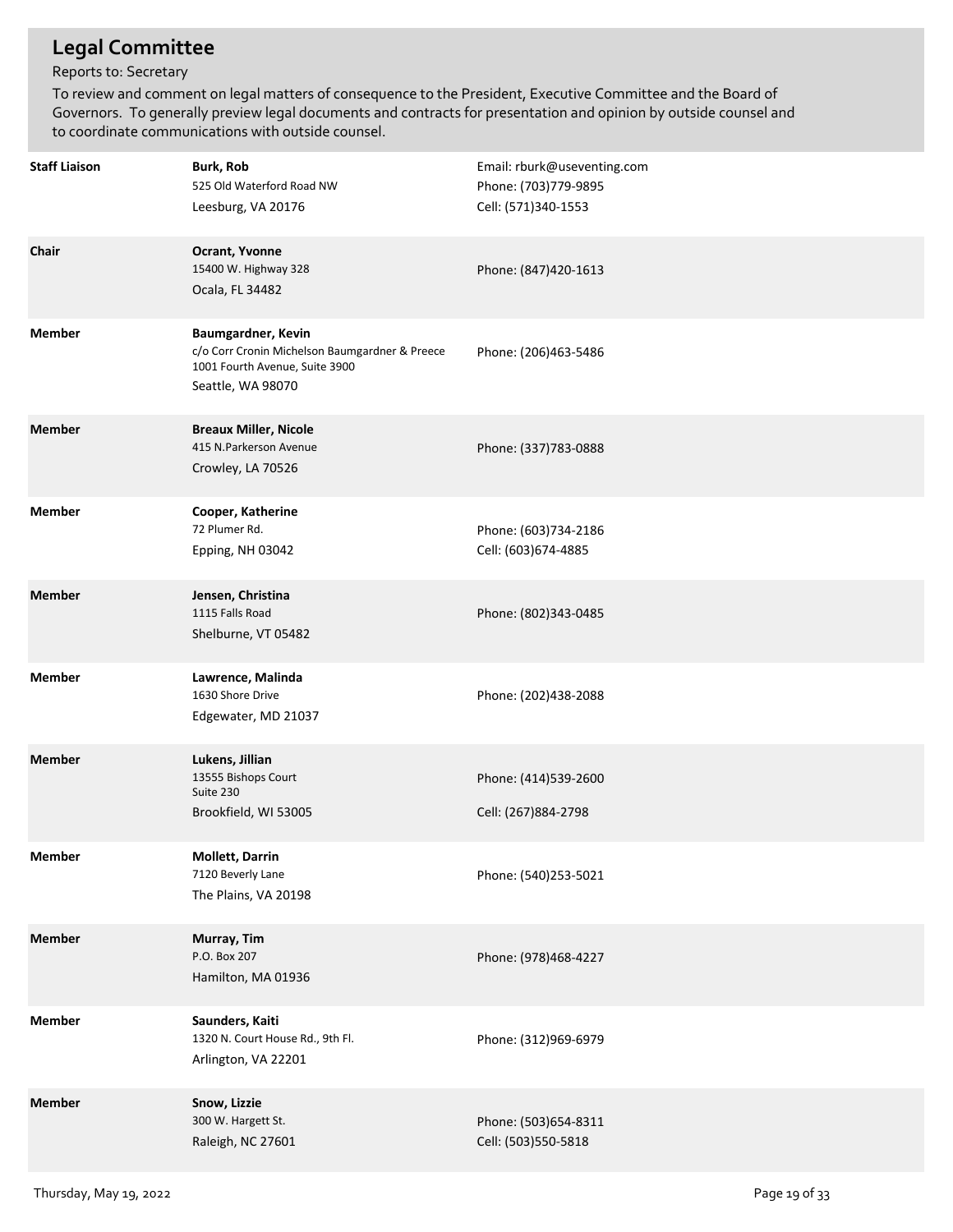## **Membership Development Committee**

Reports to: VP Membership

| <b>Staff Liaison</b> | Hardwick, Jennifer<br>525 Old Waterford Rd. NW<br>Leesburg, VA 20176         | Email: jennifer@useventing.com<br>Phone: (703)779-0440 | Fax: (703)779-0550 |
|----------------------|------------------------------------------------------------------------------|--------------------------------------------------------|--------------------|
| Chair                | Hoskinson, Liz<br>133 Pondfield Rd.<br>$#D-2$<br>Bronxville, NY 10708        | Phone: (914)337-7433                                   |                    |
| <b>VP Membership</b> | Marshall, John<br>10771 North Eagle Crest Lane<br>Fresno, CA 93730           | Phone: (559)221-2520                                   |                    |
| <b>Member</b>        | Borghesani, Laura<br>36412 North 7th Avenue<br>Phoenix, AZ 85086             | Phone: (602)320-6613<br>Cell: (602)320-6613            | Fax: (623)780-4652 |
| <b>Member</b>        | Brown, Rebecca "Becky"<br>4130 Bowser<br>Dallas, TX 75219                    | Phone: (214)327-5717                                   |                    |
| <b>Member</b>        | Cooper, Courtney<br>350 Lees Bridge Rd.<br>Nottingham, PA 19362              | Phone: (610)932-5832                                   |                    |
| <b>Member</b>        | Gunn, Janet<br>11966 Bluegrass Ct.<br>Nokesville, VA 20181                   | Phone: (703)594-3139<br>Cell: (703)801-6315            |                    |
| <b>Member</b>        | Michaels, Dan<br>P.O. Box 129<br>Hygiene, CO 80533                           | Phone: (303)776-4907                                   |                    |
| Member               | Robinson, Katherine<br>34344 Coppola Street<br>Temecula, CA 92592            | Phone: (254)768-8209                                   |                    |
| <b>Member</b>        | Schwentker, Mary<br>Dry Run Farm<br>223 Buckhorn Rd.<br>Middletown, VA 22645 | Phone: (540)869-7155<br>Cell: (540)533-1927            | Fax: (540)869-7156 |

### **Nominating Committee**

Reports to: President

To solicit recommendations for potential board members and endowment trustees. Review and research potential nominees' qualifications and interests in light of the needs of the association, and to put forth a slate of nominees for election by the membership at the Annual Meeting. To put forth a slate of officers for election by the Board of Governors and a slate of USEA Endowment Trustees for appointment by the Governors.

**Chair**

**Cooper, Katherine** 72 Plumer Rd. Epping, NH 03042

Cell: (603)674-4885 Phone: (603)734-2186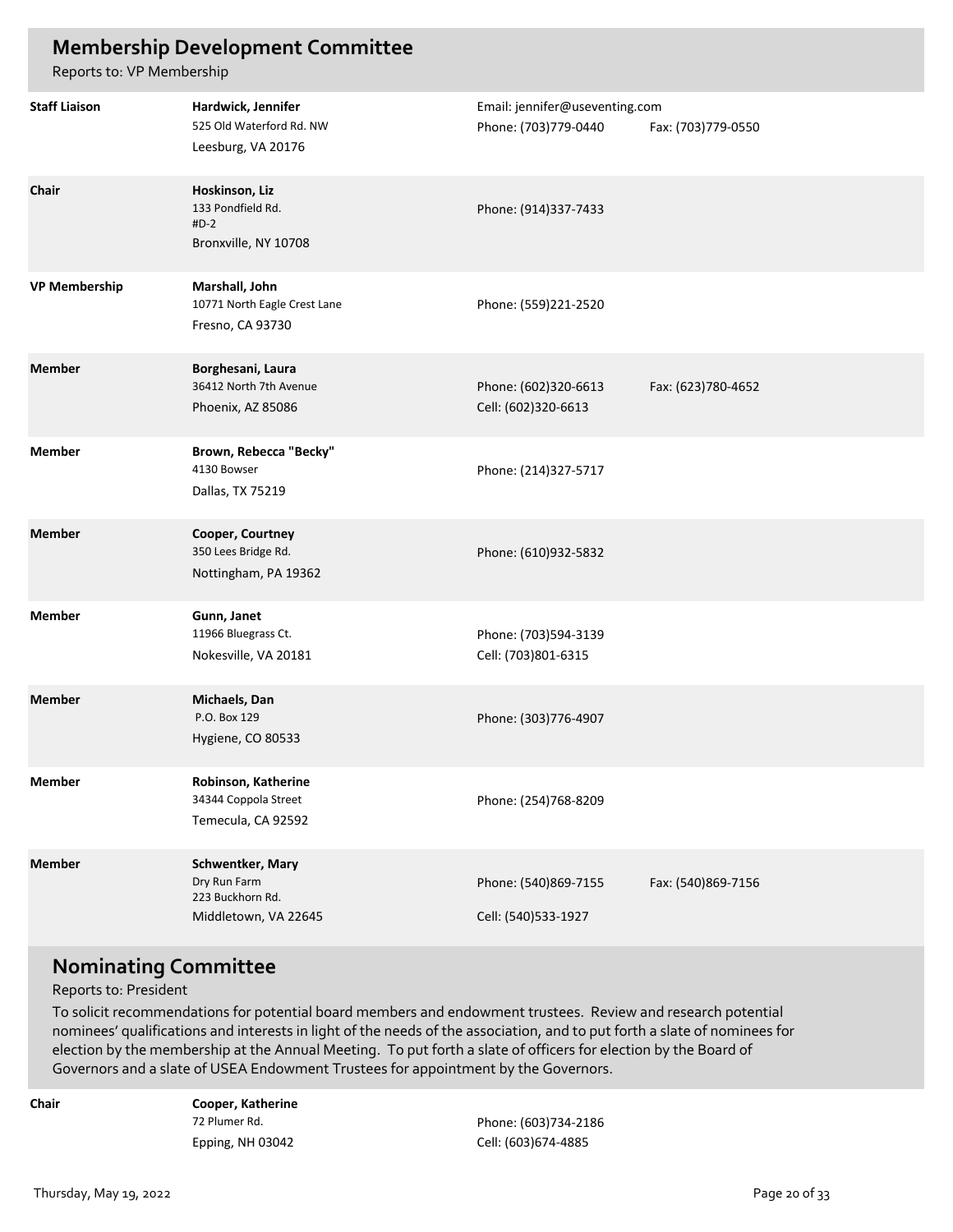| <b>Member</b>                                                            | Sabo, Brian<br>218 Via Lorca<br>Newport Beach, CA 92663                                                                                                                                                                  | Phone: (949)673-2518<br>Cell: (949)295-1650                                                                   |
|--------------------------------------------------------------------------|--------------------------------------------------------------------------------------------------------------------------------------------------------------------------------------------------------------------------|---------------------------------------------------------------------------------------------------------------|
| <b>Member</b>                                                            | <b>Wallace, Rick</b><br>9480 West Highway 316<br>Reddick, FL 32686                                                                                                                                                       | Phone: (850)879-2649                                                                                          |
| <b>Member</b>                                                            | <b>Wieschhoff, Cathy</b><br>4470 Old Frankfort Pike<br>Lexington, KY 40510                                                                                                                                               | Phone: (859)396-4470                                                                                          |
| <b>Organizers' Committee</b><br>Reports to: VP Competitions<br>problems. | To provide a channel of communication between the Board of Governors of the USEA and the organizers of<br>Technical Committee, andto identify issues of particular concern and to help organizers to solve their various | recognized events. To facilitate an organizer's voice to the Board of Governors of the USEA and USEF Eventing |
| <b>Staff Liaison</b>                                                     | Gallagher, Sharon<br>525 Old Waterford Road NW<br>Leesburg, VA 20176                                                                                                                                                     | Email: sharon@useventing.com<br>Phone: (703)669-9995                                                          |
| Chair                                                                    | Antico, Sharyn<br>363 North Loomis Street<br>Southwick, MA 01077                                                                                                                                                         | Phone: (413)454-4158                                                                                          |

| Area I          | Hudson, Laurie<br>2252 Black River Rd.<br>South Royalton, VT 05068     | Phone: (802)356-2874                        |                     |
|-----------------|------------------------------------------------------------------------|---------------------------------------------|---------------------|
| Area II         | Coldren, Mary<br>151 Paschall Mill Road<br>West Grove, PA 19390        | Phone: (302)547-0695                        |                     |
| Area III        | <b>Holmes, Emily</b><br>18305 NW 60th Avenue<br>Reddick, FL 32686      | Phone: (603)970-0023                        |                     |
| Area IV         | Mahloch, Kelly<br>N6329 Branch Rd.<br>Plymouth, WI 53073               | Phone: (920)893-0134                        |                     |
| Area V          | <b>Hewlett, Tracy</b><br>1296 Old Plain Dealing Rd<br>Benton, LA 71006 | Phone: (318)218-8994                        | Fax: (318)965-9480  |
| <b>Area VI</b>  | Hoffos, Taren<br>540 E Street<br>Ramona, CA 92065                      | Phone: (858)610-1693                        |                     |
| <b>Area VII</b> | <b>Broussard, Sarah</b><br>P.O. Box 8385<br>Kalispell, MT 59904        | Phone: (406)756-8410<br>Cell: (406)885-3224 | Fax: (406) 756-7409 |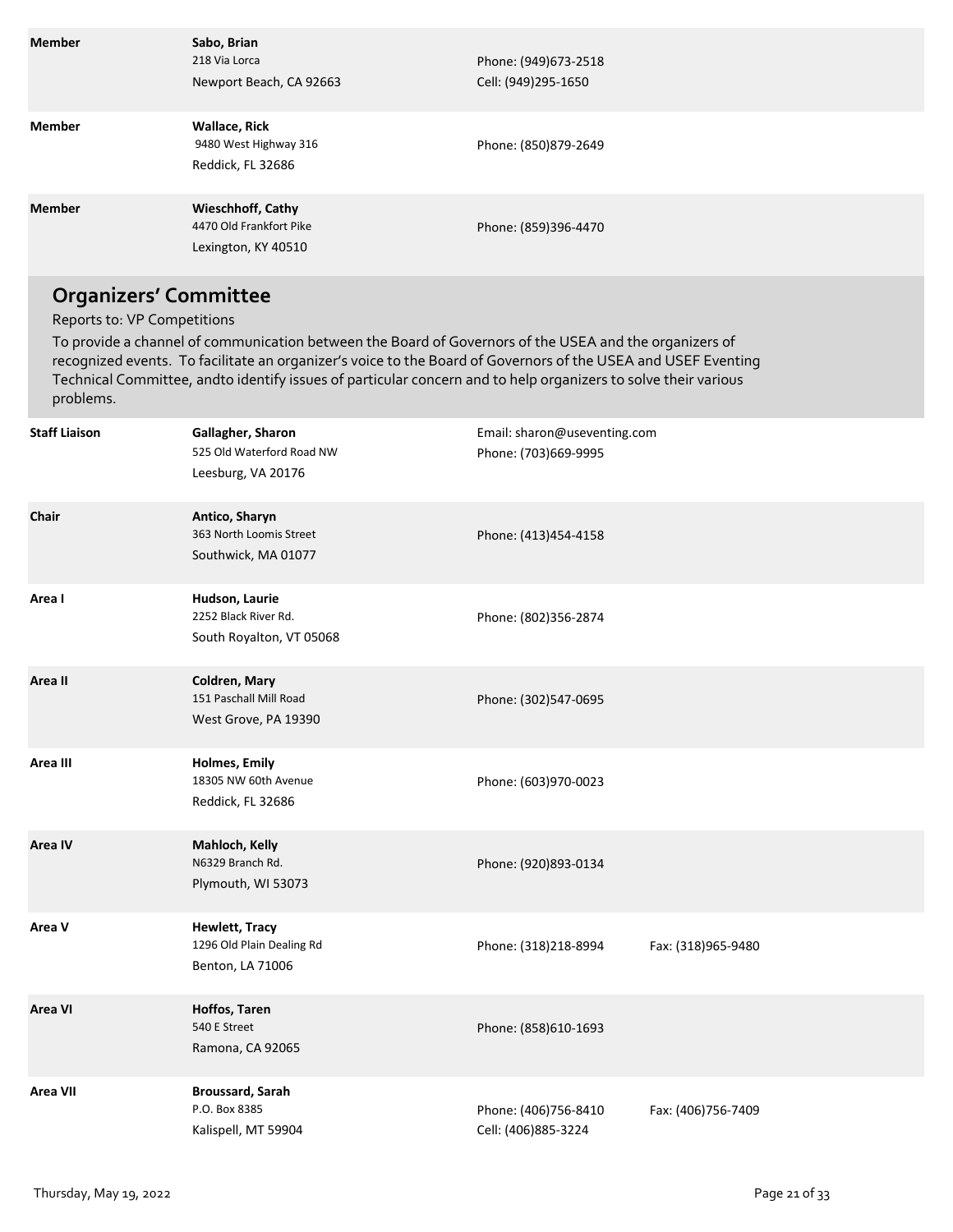| Area VIII | Fike, Mary<br>914 Harrington Mill Rd.<br>Shelbyville, KY 40065  | Phone: (502)633-3339<br>Cell: (859)621-2479 | Fax: (502)633-2316 |
|-----------|-----------------------------------------------------------------|---------------------------------------------|--------------------|
| Area IX   | Murphy, Allison<br>2139 Iron Mountain Rd.<br>Cheyenne, WY 82009 | Phone: (307)640-9222                        |                    |
| Area X    | <b>Hendricks, Mary</b><br>43 Twin Arrows<br>Flagstaff, AZ 86004 | Phone: (928)853-6439                        |                    |

## **Safety and Equine Welfare Committee**

#### Reports to: VP of Safety

To review competition reports related to safety and equine welfare items and to identify current and potential concerns. To research these current and potential safety concerns and takes action to develop guidelines by which to improve the safety of the sport for human and equine participants. To communicate these guidelines to the membership to increase their awareness of safety issues through rule implementation, procedural recommendations and educational information which is shared with the membership.Consists of three sub-committees focused on: Rider Safety, Equine Safety and Welfare, and Cross-Country Safety.

| <b>Staff Liaison</b>                         | Seagle, Hannah<br>525 Old Waterford Rd. NW<br>Leesburg, VA 20176 | Email: htemple@useventing.com<br>Phone: (703)669-9998 |                     |
|----------------------------------------------|------------------------------------------------------------------|-------------------------------------------------------|---------------------|
| <b>President</b>                             | Corcoran, Max<br>6725 NW 100th Street<br>Ocala, FL 34482         | Phone: (540)295-4326                                  |                     |
| <b>VP Safety</b>                             | Lowe, Rusty<br>2146 Acton Park Way<br>Birmingham, AL 65243       | Phone: (205)972-8746<br>Cell: (205)965-1162           |                     |
| <b>Chair-Cross-Country</b><br><b>Safety</b>  | Holling, Jonathan<br>13104 W Highway 328<br>Ocala, FL 34482      | Phone: (352)873-4808<br>Cell: (352)875-8622           | Fax: (352)854-0686  |
| <b>Chair-Equine Safety &amp;</b><br>Welfare  | Miller, Jennifer<br>P.O. Box 7070<br>Cave Creek, AZ 85327        | Phone: (623)465-1200                                  |                     |
| <b>Chair-Rider Safety</b>                    | <b>Broussard, Sarah</b><br>P.O. Box 8385<br>Kalispell, MT 59904  | Phone: (406)756-8410<br>Cell: (406)885-3224           | Fax: (406) 756-7409 |
| <b>Member-Cross-Country</b><br><b>Safety</b> | Durr, John Michael<br>2745 Carla Drive<br>Shelby, NC 28150       | Phone: (707)529-8397                                  |                     |
| <b>Member-Cross-Country</b><br><b>Safety</b> | Grandia, Marc<br>213 Jensen Rd<br>Onalaska, WA 98570             | Phone: (253)225-3673                                  |                     |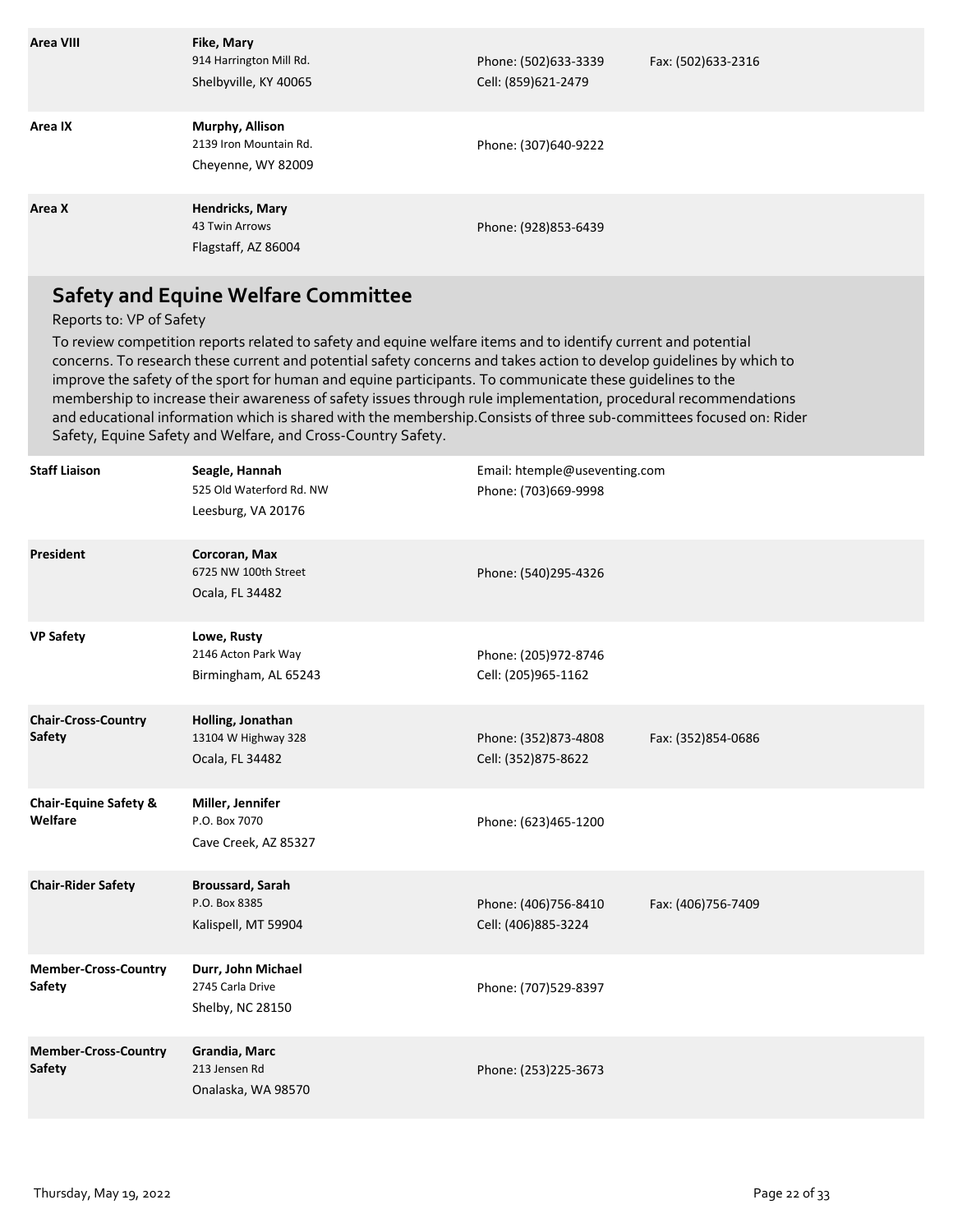| <b>Member-Cross-Country</b><br>Safety        | Grant-Law, Lesley<br>9570 NW 63rd Street<br>Ocala, FL 34482                         | Phone: (352)216-8464                        |                    |
|----------------------------------------------|-------------------------------------------------------------------------------------|---------------------------------------------|--------------------|
| <b>Member-Cross-Country</b><br><b>Safety</b> | Griffiths, Andy                                                                     |                                             |                    |
| <b>Member-Cross-Country</b><br><b>Safety</b> | Hambly, Jay                                                                         | Cell: (519)922-3098                         |                    |
| <b>Member-Cross-Country</b><br><b>Safety</b> | Hook, Malcolm<br>15988 NE Eilers Rd.<br><b>Continental Farm</b><br>Aurora, OR 97002 | Phone: (503)678-1016<br>Cell: (503)781-2016 | Fax: (503)678-1248 |
| <b>Member-Cross-Country</b><br><b>Safety</b> | O'Connor, David<br>P.O. Box D<br>O'Connor Equestrian<br>The Plains, VA 20198        | Phone: (540)253-5726                        |                    |
| <b>Member-Cross-Country</b><br><b>Safety</b> | Payne, Doug<br>P.O. Box 179<br>Pottersville, NJ 7979                                | Phone: (908)399-9112                        |                    |
| <b>Member-Cross-Country</b><br><b>Safety</b> | Rowsell, Morgan<br>17 Fleming Ct.<br>Long Valley, NJ 07853                          | Phone: (908)876-3070                        |                    |
| <b>Member-Cross-Country</b><br><b>Safety</b> | Spak, Kaitlin<br>525 Old Waterford Rd. NW<br>Leesburg, VA 20176                     | Phone: (111)222-3333                        |                    |
| <b>Member-Cross-Country</b><br><b>Safety</b> | Vos, David<br>3620 Double J Lane<br>Delaplane, VA 20144                             | Phone: (540)532-7079                        |                    |
| <b>Member-Equine Safety</b><br>and Welfare   | Contino, Erin<br>922 S. Summit View Drive<br>Fort Collins, CO 80524                 | Phone: (970)481-8312                        |                    |
| <b>Member-Equine Safety</b><br>and Welfare   | Hamilton, Jim<br>635 Valley View Rd<br>PO Box 1776<br>Southern Pines, NC 28388      | Phone: (910)692-8640                        | Fax: (910)692-1142 |
| <b>Member-Equine Safety</b><br>and Welfare   | Kawcak, Chris<br>922 South Summit View Drive<br>Fort Collins, CO 80524              | Phone: (970)567-5400                        |                    |
| <b>Member-Equine Safety</b><br>and Welfare   | Nyrop, DVM, Karen<br>260048 Bearspaw Road<br>Calgary, AB                            | Phone: (403)547-7310<br>Cell: (503)939-6706 |                    |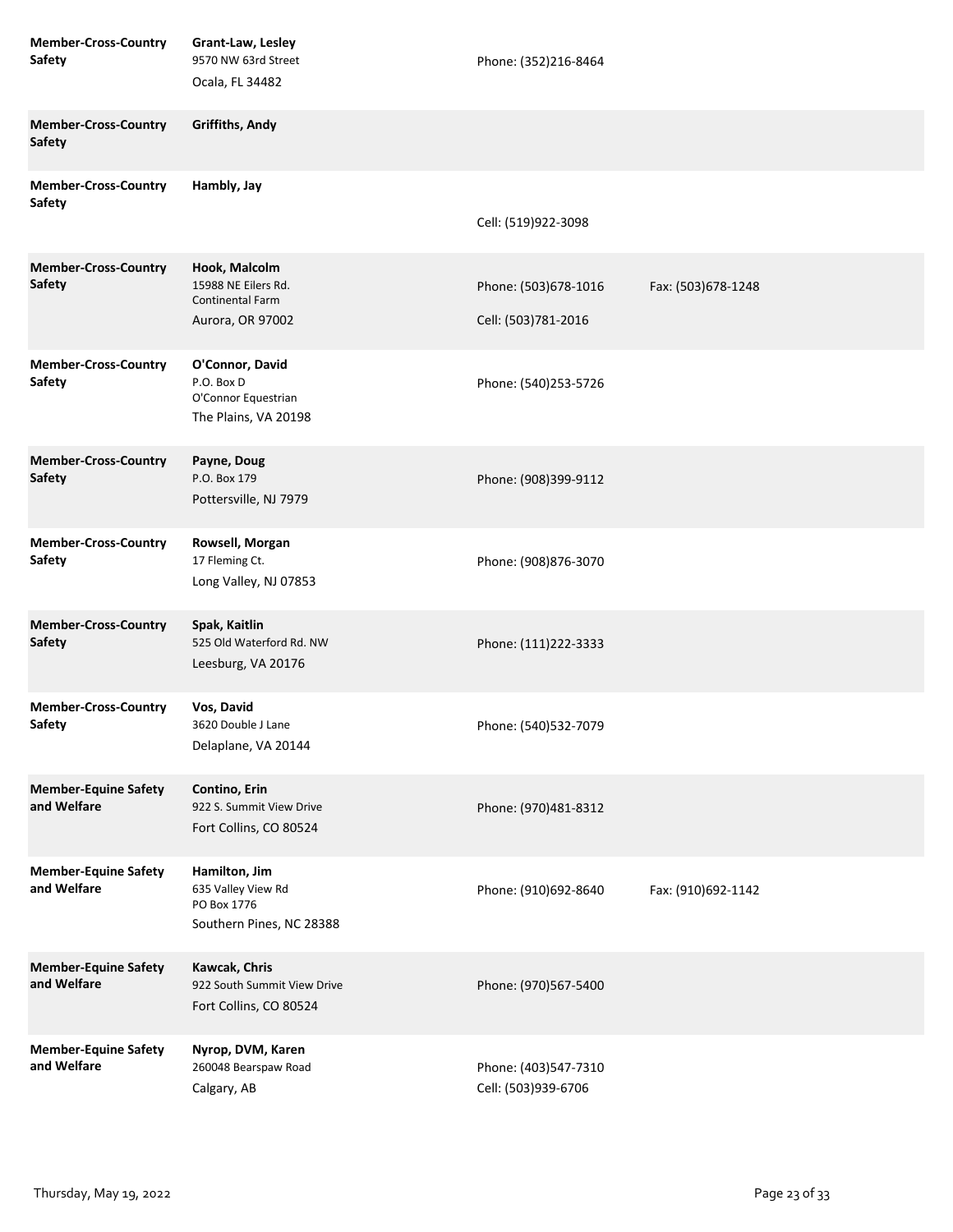| <b>Member-Rider Safety</b> | Carlson, Christel<br>10710 S. Sherman Rd.<br>Spokane, WA 99224                                                              | Phone: (509)993-6786                                                       |
|----------------------------|-----------------------------------------------------------------------------------------------------------------------------|----------------------------------------------------------------------------|
| <b>Member-Rider Safety</b> | Hoos, William "Bill"<br>1678 Old Hillboro Rd.<br>Franklin, TN 37069                                                         | Phone: (615)790-9358                                                       |
| <b>Member-Rider Safety</b> | MacRae, Susan<br>4362 Lehnenberg Rd<br>Kintnersville, PA 18930                                                              | Phone: (610)346-7057<br>Cell: (908)229-5019                                |
| <b>Member-Rider Safety</b> | Reimers, Stephanie<br>4823 Birch Grove Drive<br>Fulshear, TX 77441                                                          | Phone: (214)236-3800                                                       |
| <b>Member-Rider Safety</b> | Rogers, Stephen<br>7209 Lakewood Blvd.<br>Dallas, TX 75214                                                                  | Phone: (214)324-9332                                                       |
| <b>Member-Rider Safety</b> | Smallwood, Michael<br>1120 Sugarloaf Mountain Rd.<br>Dickerson, MD 85721                                                    | Phone: (301)606-0195                                                       |
| <b>Member-Rider Safety</b> | <b>Taylor, David</b><br>11401 Hill Rd.<br>Keymar, MD 21757                                                                  | Phone: (240)388-2519                                                       |
| <b>Member-Rider Safety</b> | <b>Warrington, Danny</b><br>P.O. Box 389<br>North East, MD 21921                                                            | Phone: (443)466-9809                                                       |
| Reports to: President      | <b>Strategic Planning Committee</b>                                                                                         |                                                                            |
| <b>Staff Liaison</b>       | Burk, Rob<br>525 Old Waterford Road NW<br>Leesburg, VA 20176                                                                | Email: rburk@useventing.com<br>Phone: (703)779-9895<br>Cell: (571)340-1553 |
| Chair                      | Leslie, Louise "Lou"<br>7608 254th Avenue NE<br>Redmond, WA 98053                                                           | Phone: (425)836-5616                                                       |
| <b>Member</b>              | Baumgardner, Kevin<br>c/o Corr Cronin Michelson Baumgardner & Preece<br>1001 Fourth Avenue, Suite 3900<br>Seattle, WA 98070 | Phone: (206)463-5486                                                       |
| <b>Member</b>              | <b>Brown, Matthew</b><br>P.O. Box 183<br>Cochranville, PA 19330                                                             | Phone: (707)480-4501                                                       |
| <b>Member</b>              | Corcoran, Max<br>6725 NW 100th Street<br>Ocala, FL 34482                                                                    | Phone: (540)295-4326                                                       |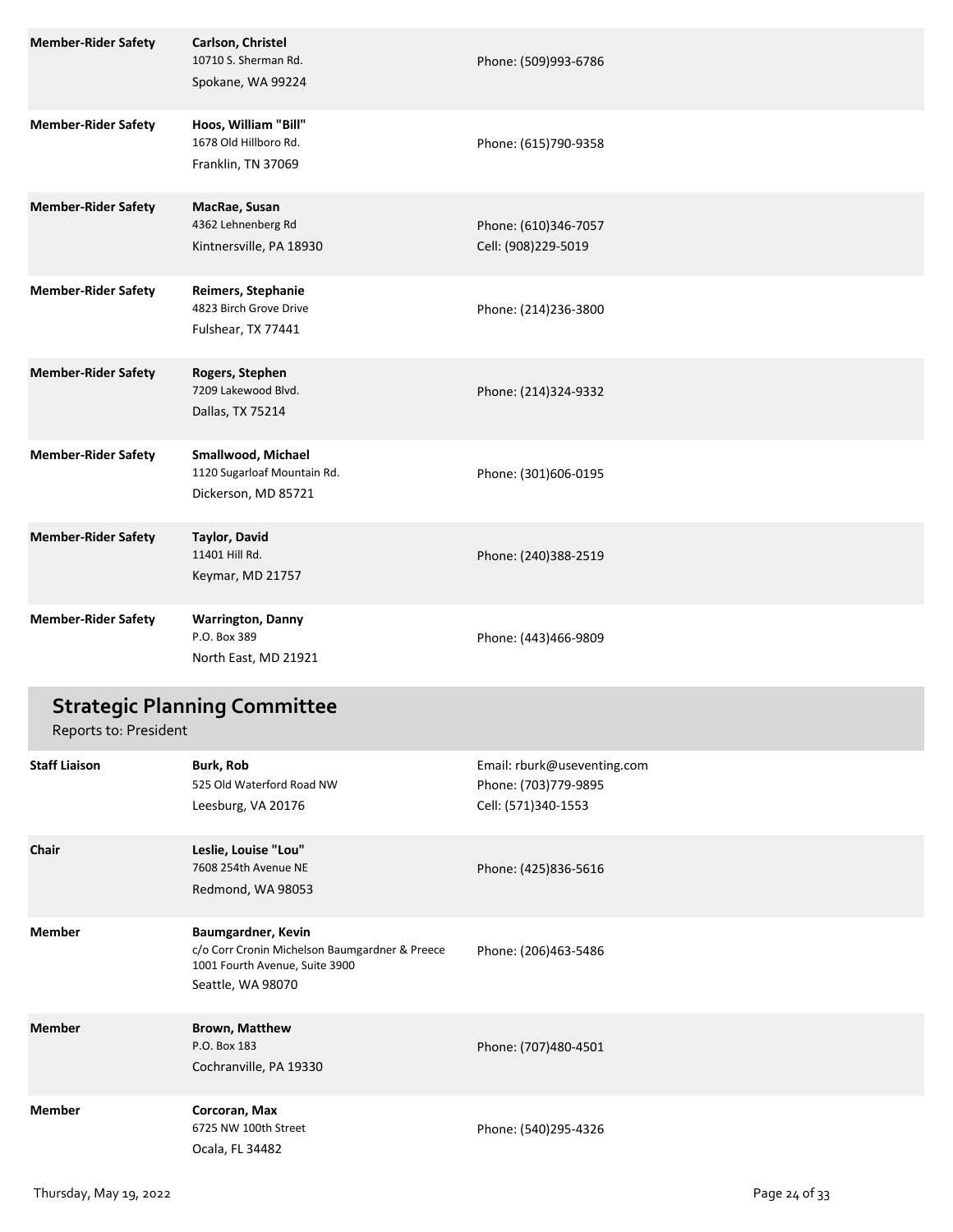| <b>Member</b>              | Crawford, Zoe<br>17047 NW 87th Avenue Rd.<br>Reddick, FL 34480                   | Phone: (617)997-9012                        |                    |
|----------------------------|----------------------------------------------------------------------------------|---------------------------------------------|--------------------|
| <b>Member</b>              | Elliott, Jonathan<br>1201 East Yelm Avenue<br>Ste. 400 Pmb 135<br>Yelm, WA 98597 | Phone: (360)485-2043<br>Cell: (360)485-2043 |                    |
| <b>Member</b>              | Kozlowski, Carol<br>P.O. Box 302<br>Geneseo, NY 14454                            | Phone: (585)317-6906                        |                    |
| <b>Member</b>              | Marshall, John<br>10771 North Eagle Crest Lane<br>Fresno, CA 93730               | Phone: (559)221-2520                        |                    |
| <b>Member</b>              | Morris, Joanie<br>400 Iron Works Rd.<br>Paris, KY 40361                          | Phone: (484)459-2045                        |                    |
| <b>Member</b>              | Murray, Brian<br>24 St. Malachi Rd.<br>Cochranville, PA 19330                    | Phone: (610)869-2874                        |                    |
| <b>Member</b>              | O'Brien, Siobhan<br>875 Porter Road<br>Bartonsville, TX 76226                    | Phone: (972)467-4533                        |                    |
| <b>Member</b>              | Pitts, Diane<br>7209 Lakewood Blvd<br>Dallas, TX 75214                           | Phone: (214)324-9332<br>Cell: (214)354-3834 | Fax: (214)324-9332 |
| <b>Member</b>              | White, Sharon<br>222 Frontier Lane<br>Summit Point, WV 25446                     | Phone: (703)626-8519                        |                    |
| <b>Volunteer Committee</b> |                                                                                  |                                             |                    |

#### Reports to: VP Competitions

To promote and support Eventing volunteers; to develop and maintain a national volunteer database; to provide comprehensive educational resources and networking opportunities for volunteers, organizers and area chairs. In addition, to implement volunteer incentive and recognition programs that encourage volunteerism and recognize volunteers for their immeasurable contributions to the sport of Eventing.

| <b>Staff Liaison</b> | Kelley, Claire<br>525 Old Waterford Rd. NW<br>Leesburg, VA 20176 | Phone: (703)779-0440 |
|----------------------|------------------------------------------------------------------|----------------------|
| <b>Chair</b>         | Kibbie, Bonnie<br>P.O. Box 877<br>Unionville, PA 19375           | Phone: (734)730-5461 |
| <b>Member</b>        | Covey, Holly<br>11671 Utica Road<br>Greenwood, DE 19950          | Phone: (302)382-9043 |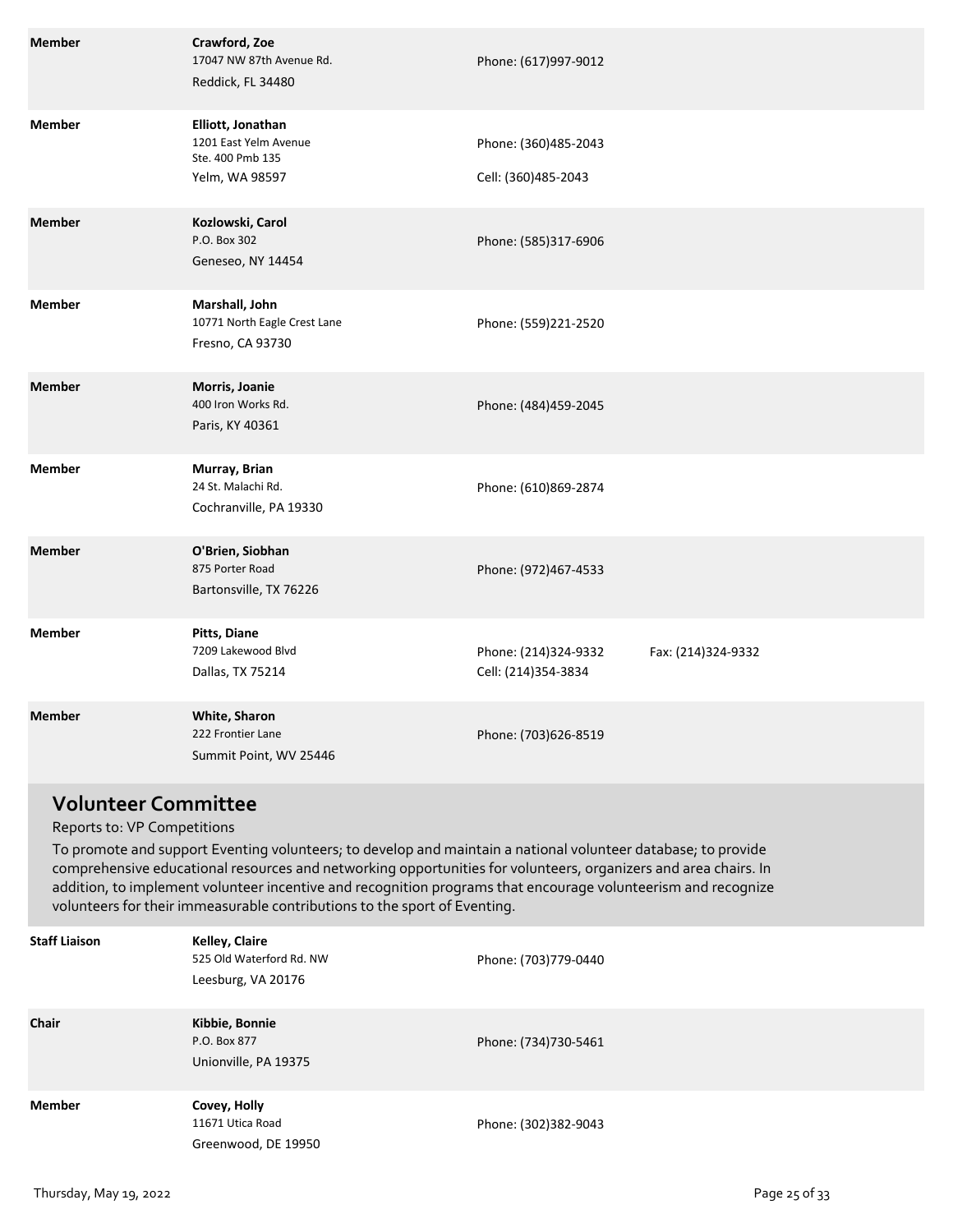| <b>Member</b> | Doo, Irene<br>1308 Karen Avenue<br>Austin, TX 78757                    | Phone: (512)751-6668                        |                    |
|---------------|------------------------------------------------------------------------|---------------------------------------------|--------------------|
| <b>Member</b> | <b>Goto Miner, Kim</b><br>10253 Principe Place<br>Camarillo, CA 93012  | Phone: (805)705-2880                        |                    |
| <b>Member</b> | Hinze, Nicolas<br>1360 Rose Garden Drive<br>Bedford, VA 24523          | Phone: (434)660-6000                        |                    |
| <b>Member</b> | Kerns, Kathy<br>23935 King Road<br>DeKalb, MO 64440                    | Phone: (573)308-6552                        |                    |
| <b>Member</b> | Kozlowski, Carol<br>P.O. Box 302<br>Geneseo, NY 14454                  | Phone: (585)317-6906                        |                    |
| <b>Member</b> | Mackie, Gail<br>10720 S. Sherman Rd.<br>Spokane, WA 99224              | Phone: (509)999-6611                        |                    |
| <b>Member</b> | Ross, Ashley<br>36104 Avenue 13<br>Madera, CA 93636                    | Phone: (559)363-9800                        |                    |
| <b>Member</b> | Thomas, Allison<br>20701 CR 44A<br>Eustis, FL 32726                    | Phone: (352)589-6121                        |                    |
| <b>Member</b> | Thompson, Jr., Morley P.<br>10888 Schlottman Rd.<br>Loveland, OH 45140 | Phone: (513)677-0825<br>Cell: (513)702-1533 | Fax: (513)677-8905 |

### **Young Event Horse Committee**

### Reports to: VP Membership and USEA CEO

To oversee and regulate an annual national talent competition for prospective event horses, aged 4 and 5 in order to stimulate the breeding and development of ideal horses for the sport. While horses useful at all levels of eventing will take part, the primary goal is to identify talent and disposition that could result in successful international-level eventing mounts for the United States. An ongoing commitment is to work toward continuous improvement of this competition by verifying the validity of the YEH scoring system, educating its judges and exhibitors, and measuring the accuracy of the outcomes by means of long term follow up of those horses who reach qualification for and compete at the national YEH championships. Whenever possible, the program will take advantage of expert judges and riders from all nations to provide ongoing educational programs for the U.S. breeders, owners, trainers, and riders of horses intended for use in the sport of three-day eventing.

| <b>Staff Liaison</b> | Lokey, Kate<br>525 Old Waterford Rd. NW<br>Leesburg, VA 20176 | Email: klokey@useventing.com<br>Phone: (703)779-0440 | Fax: (703)779-0550 |
|----------------------|---------------------------------------------------------------|------------------------------------------------------|--------------------|
| <b>Chair</b>         | Payne, Marilyn<br>30 Fox Hill Rd<br>Califon, NJ 07830         | Phone: (908)334-0105                                 |                    |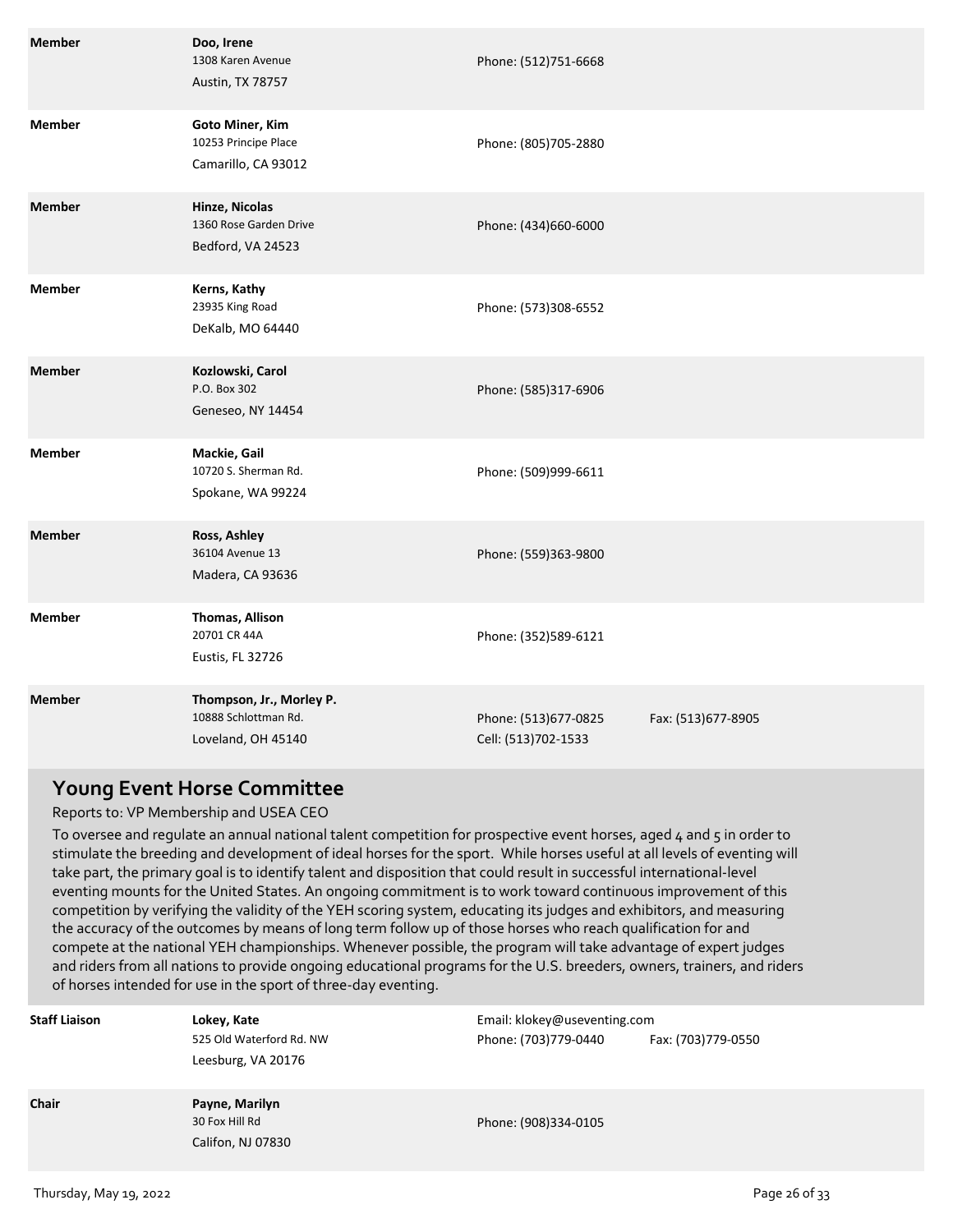| Co-Chair                    | Holekamp, Tim<br>6221 NW 90th Avenue<br>Ocala, FL 34482                  | Cell: (573)443-2020                         |                    |
|-----------------------------|--------------------------------------------------------------------------|---------------------------------------------|--------------------|
| <b>Board Representative</b> | Marshall, John<br>10771 North Eagle Crest Lane<br>Fresno, CA 93730       | Phone: (559)221-2520                        |                    |
| <b>Member</b>               | Adams, Debbie<br>49 Chapel Avenue<br>Medford, NJ 08055                   | Phone: (609)654-0879<br>Cell: (609)876-4826 | Fax: (609)654-0879 |
| <b>Member</b>               | Baxter, Andrea<br>8715 N. River Rd.<br>Paso Robles, CA 93446             | Phone: (805)235-0412                        |                    |
| <b>Member</b>               | Callahan, Elizabeth<br>4471 Evergreen Rd.<br>Oxford, MD 21654            | Phone: (410)226-5749                        |                    |
| <b>Member</b>               | Durr, John Michael<br>2745 Carla Drive<br>Shelby, NC 28150               | Phone: (707)529-8397                        |                    |
| <b>Member</b>               | Glaccum, Denis<br>PO Box 82<br>1420 Doe Run Road<br>Unionville, PA 19375 | Phone: (610)505-0555<br>Cell: (610)505-0555 | Fax: (610)347-1001 |
| <b>Member</b>               | Grant-Law, Lesley<br>9570 NW 63rd Street<br>Ocala, FL 34482              | Phone: (352)216-8464                        |                    |
| <b>Member</b>               | Henry, Loris<br>5395 E. Butler Avenue<br>Fresno, CA 93727                | Phone: (559)255-7761                        |                    |
| <b>Member</b>               | Ike, Sally<br>P.O. Box 357<br>Oldwick, NJ 08858                          | Phone: (908)439-3416<br>Cell: (908)872-0537 | Fax: (908)234-9417 |
| <b>Member</b>               | Krische, Kathryn<br>3173 Genesis Rd.<br>Crossville, TN 38571             | Phone: (901)443-6760                        |                    |
| <b>Member</b>               | Millikin, Liz<br>P.O. Box 282<br>Millwood, VA 22646                      | Phone: (540)837-1293<br>Cell: (978)764-5940 | Fax: (540)837-1297 |
| <b>Member</b>               | O'Neal, Alex<br>6550 NW 110th Street<br>Reddick, FL 32686                | Phone: (630)303-8211                        |                    |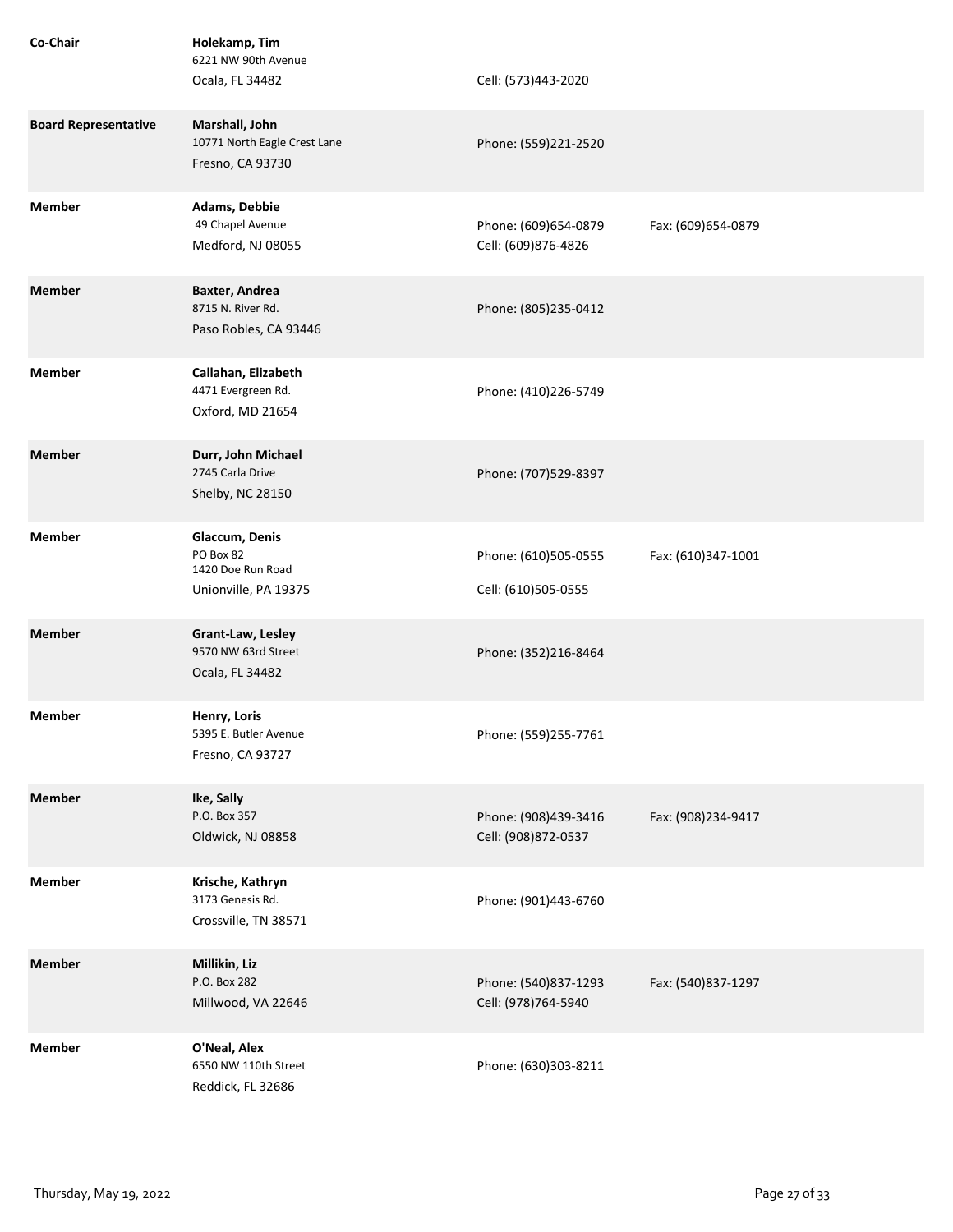| <b>Member</b> | <b>Turner, Christine</b><br>14610 Cadillac Drive<br>San Antonio, TX 78248 | Phone: (210)240-7477 |
|---------------|---------------------------------------------------------------------------|----------------------|
| <b>Member</b> | Winn, Karen<br>2965 Spurr Rd.<br>Lexington, KY 40511                      | Phone: (859)229-5224 |

## **Young Riders and Juniors Committee**

### Reports to: VP Area Affairs

To develop and support Area programs that provide the structure for young people in each Area to secure access to high-caliber educational activities to develop horses and riders at the grassroots. To advise and work with Area Young Rider Coordinators regarding the development, procedures and requirements for team competitions and selection, including the Young Riders Championships. To develop and disseminate information targeted to the integration and development of members who are Young Riders.

| <b>Advisor</b>                           | Snow, Diane<br>9900 SE Cambridge Lane<br>Milwaukie, OR 97222                       | Phone: (503)799-3883                                 | Fax: (503)670-0550  |
|------------------------------------------|------------------------------------------------------------------------------------|------------------------------------------------------|---------------------|
| <b>Staff Liaison</b>                     | Lokey, Kate<br>525 Old Waterford Rd. NW<br>Leesburg, VA 20176                      | Email: klokey@useventing.com<br>Phone: (703)779-0440 | Fax: (703) 779-0550 |
| Co-Chair                                 | Bourgoin, John<br>616 Four Winds Rd.<br>Arbrook Farm<br>North Ferrisburg, VT 05473 | Phone: (802)425-3207                                 |                     |
| Co-Chair                                 | Brown, Rebecca<br>760 FM 1389 S<br>Seagoville, TX 75159                            | Phone: (214)924-7571                                 |                     |
| <b>Mentorship Program</b><br>Coordinator | Howard-Fine, Vicki<br>10540 Remmick Ridge Road<br>Parker, CO 80134                 | Phone: (303)693-8785                                 |                     |
| Area I                                   | Loschiavo, Melanie<br>191 Chase Hollow Rd<br>Bradford, VT 05033                    | Phone: (802)439-5120                                 |                     |
| Area II                                  | Covey, Holly<br>11671 Utica Road<br>Greenwood, DE 19950                            | Phone: (302)382-9043                                 |                     |
| Area II                                  | Donovan, Chris<br>13031 Furnace Mountain Rd.<br>Lovettsville, VA 20180             | Phone: (410)409-2255                                 |                     |
| Area II                                  | Wiedemann, Pam<br>579 Creek Road<br>Christiana, PA 17509                           | Phone: (610)563-6135                                 |                     |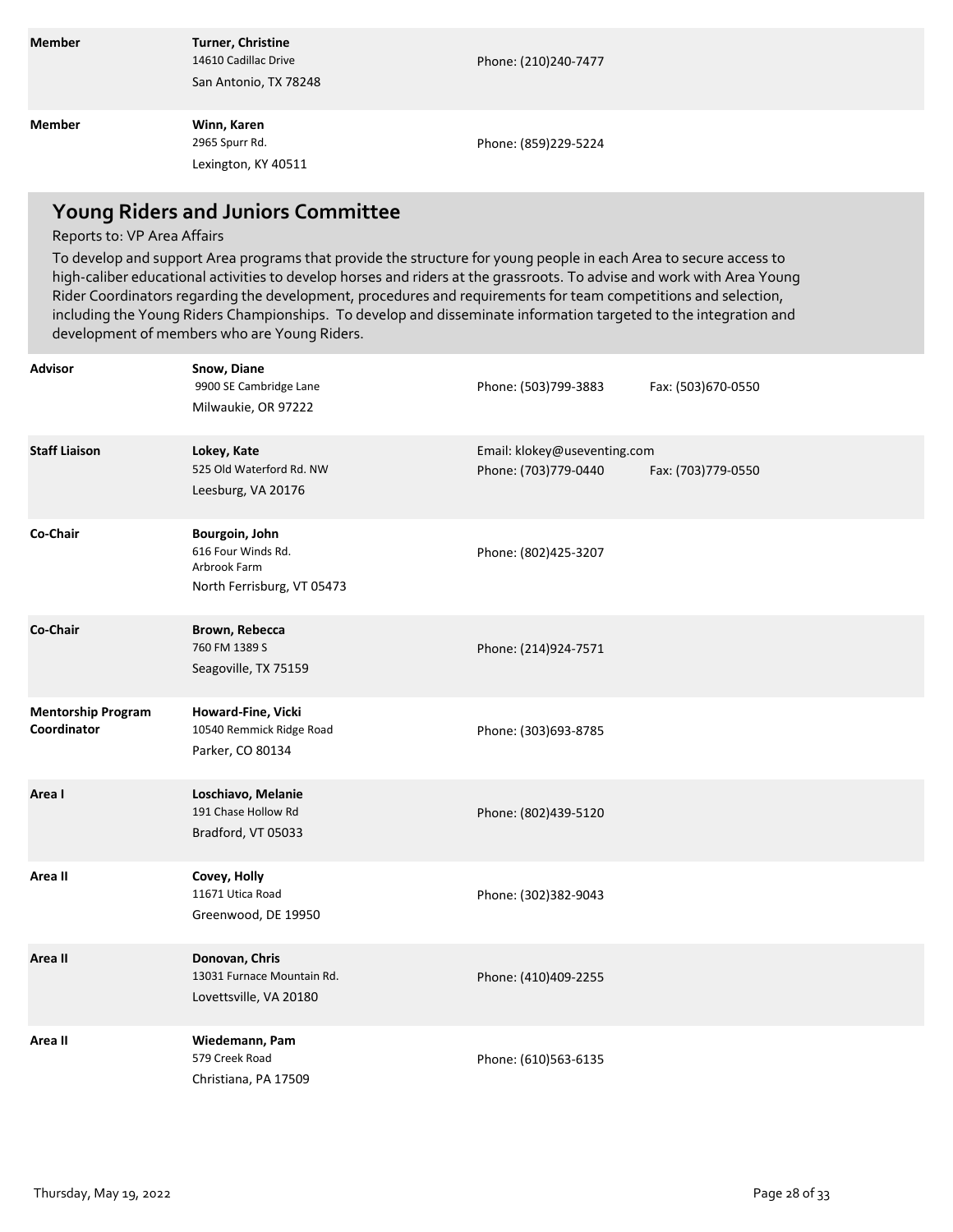| Area III         | Gilson, Lee Ann<br>880 Cedar Creek Rd. NW<br>Adairsville, GA 30103                  | Phone: (678)873-8785 |
|------------------|-------------------------------------------------------------------------------------|----------------------|
| Area IV          | Marinovich, Meaghan<br>Powder River ranch<br>7988 Adams Street<br>Cumming, IA 50061 | Phone: (612)382-0094 |
| <b>Area IV</b>   | Wiseman, Cynthia<br>5526 Highway M<br>Miller, MO 65707                              | Phone: (417)880-4567 |
| Area V           | Larue, Alex<br>205 N. Carr Avenue<br>Wynnewood, OK 73098                            | Phone: (918)607-8858 |
| Area V           | Reimers, Stephanie<br>4823 Birch Grove Drive<br>Fulshear, TX 77441                  | Phone: (214)236-3800 |
| <b>Area VI</b>   | Harcourt, Teresa<br>1001 Harvey Drive<br>Apt. 437<br>Walnut Creek, CA 94597         | Phone: (530)575-1691 |
| <b>Area VII</b>  | Weide, Scott<br>1031 E Street SE<br>Auburn, WA 98002                                | Phone: (253)347-6969 |
| <b>Area VIII</b> | Morris, Joanie<br>400 Iron Works Rd.<br>Paris, KY 40361                             | Phone: (484)459-2045 |
| <b>Area VIII</b> | Ryan, Shelley<br>1558 Player Drive<br>Lexington, KY 40511                           | Phone: (859)224-3411 |
| <b>Area VIII</b> | <b>Watson, Emily</b><br>6801 Old Zaring Road<br>Crestwood, KY 40014                 | Phone: (502)802-3277 |
| Area IX          | Anderson, Andrea<br>930 Jackson Street<br>Wray, CO 80758                            | Phone: (970)630-5761 |
| Area X           | Drager, Heather<br>9800 Loretta Drive<br>Albuquerque, NM 87114                      | Phone: (505)239-7428 |

# **USEA Task Forces**

## **Classic Three-Day Event Task Force**

Reports to: VP Competitons

To oversee the continued development of the Classic Three-day Event including in respect to calendar. rules, specifications, and site approval.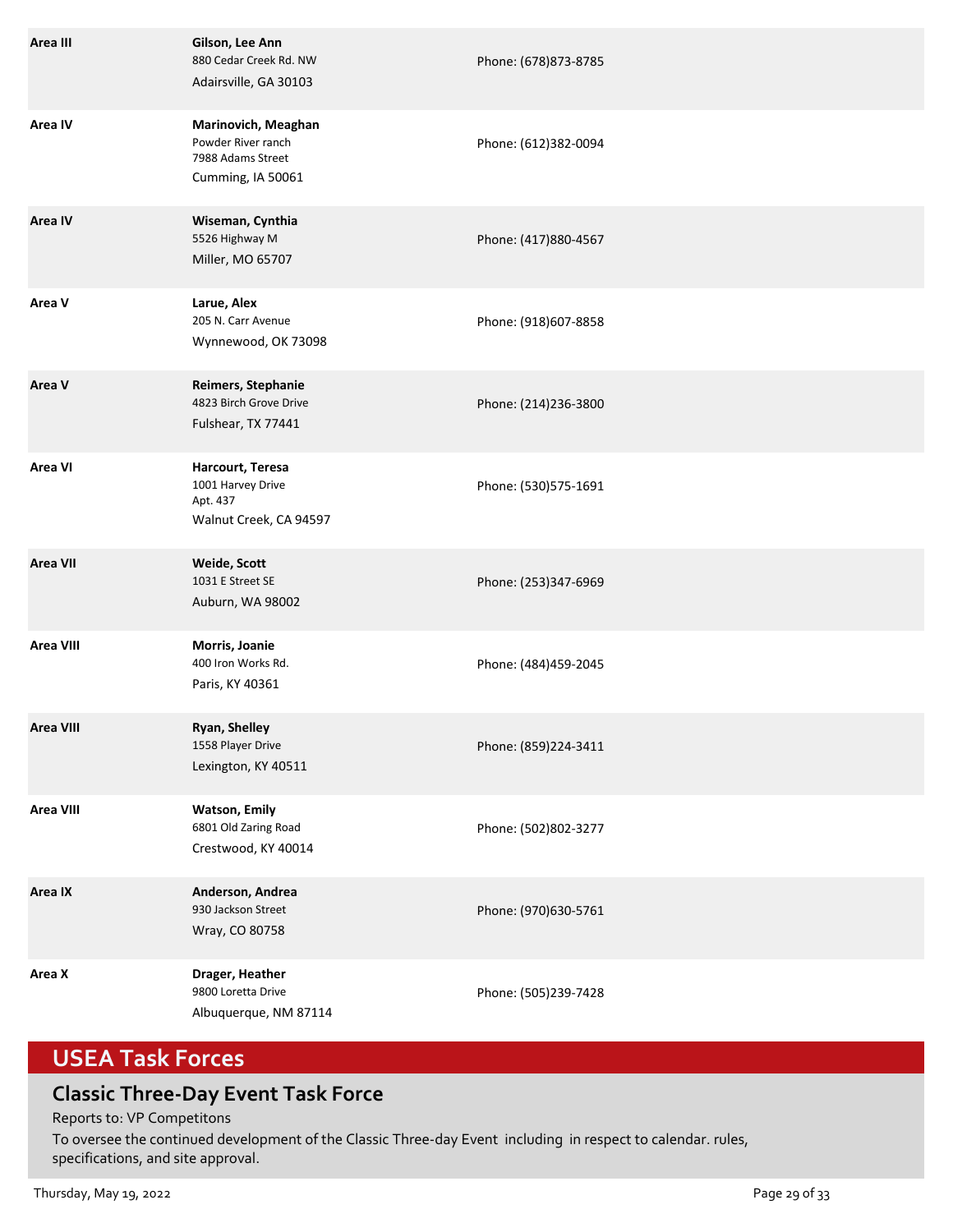| <b>Staff Liaison</b>       | Lokey, Kate<br>525 Old Waterford Rd. NW<br>Leesburg, VA 20176            | Email: klokey@useventing.com<br>Phone: (703)779-0440 | Fax: (703)779-0550 |
|----------------------------|--------------------------------------------------------------------------|------------------------------------------------------|--------------------|
| Chair                      | <b>Butts, Gretchen</b><br>4015 Damascus Rd.<br>Laytonsville, MD 20882    | Phone: (301)774-7123                                 |                    |
| <b>Member</b>              | <b>Broussard, Sarah</b><br>P.O. Box 8385<br>Kalispell, MT 59904          | Phone: (406)756-8410<br>Cell: (406)885-3224          | Fax: (406)756-7409 |
| <b>Member</b>              | Carlson, Christel<br>10710 S. Sherman Rd.<br>Spokane, WA 99224           | Phone: (509)993-6786                                 |                    |
| <b>Member</b>              | DePorter, Cindy<br>3579 US Highway 15<br>Oxford, NC 27565                | Phone: (909)693-9143                                 |                    |
| <b>Member</b>              | Donovan, Chris<br>13031 Furnace Mountain Rd.<br>Lovettsville, VA 20180   | Phone: (410)409-2255                                 |                    |
| <b>Member</b>              | Fike, Mary<br>914 Harrington Mill Rd.<br>Shelbyville, KY 40065           | Phone: (502)633-3339<br>Cell: (859)621-2479          | Fax: (502)633-2316 |
| <b>Member</b>              | Miller, Jennifer<br>P.O. Box 7070<br>Cave Creek, AZ 85327                | Phone: (623)465-1200                                 |                    |
| <b>Member</b>              | Sarno, Alice<br>38507 N. 12th Avenue<br>Phoenix, AZ 85086                | Phone: (602)501-4697                                 |                    |
| <b>Member</b>              | Threlkeld, Leslie<br>1715 Jeter Mountain Rd.<br>Hendersonville, NC 28739 | Phone: (678)378-0244                                 |                    |
| <b>Member</b>              | Wood, Cindy<br>6656 Basket Switch Rd.<br>Newark, MD 21841                | Phone: (410)726-8926                                 |                    |
| <b>Member</b>              | Zobbe, Lee Ann<br>406 W. 256th Street<br>Sheridan, IN 46069              | Phone: (317)758-8162                                 |                    |
| <b>Member (Non-Voting)</b> | Corcoran, Max<br>6725 NW 100th Street<br>Ocala, FL 34482                 | Phone: (540)295-4326                                 |                    |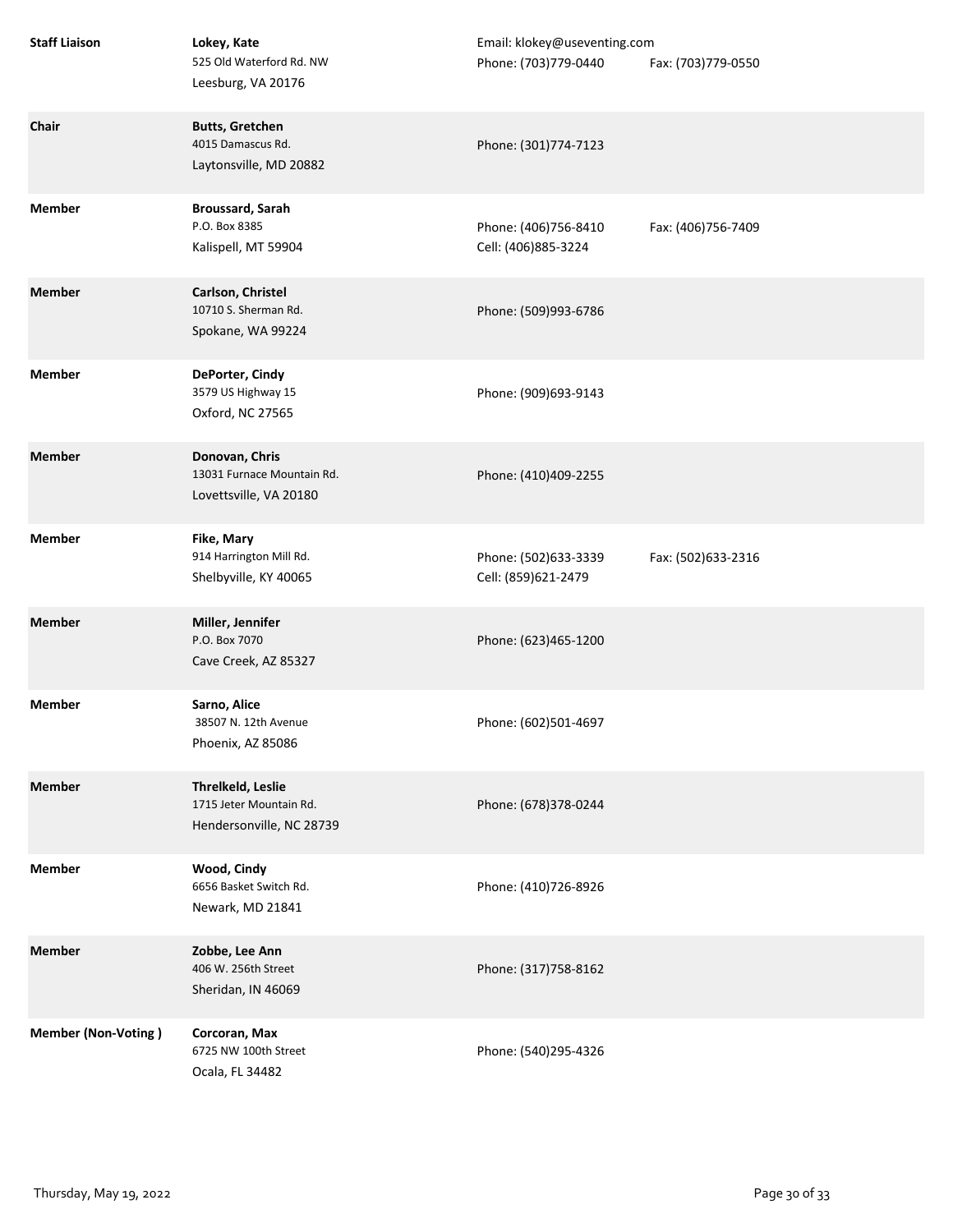### **DX Eventing Task Force**

### Reports to: VP Membership

To develop the two-phase DX competitive test format. To develop a low-cost entry point into the sport of Eventing and to promote the benefits of USEA membership. Encouraging the growth of this event-like educational activity for riders, horses, trainers and aspiring officials, especially in previously under-utilized venues and regions. To promote USEA guidelines to facilitate a smooth transition of riders into USEA-recognized events and increase the flow of enthusiasts and supporters into the sport of Eventing.

| <b>Advisor</b>       | Linnan, Janis<br>P.O. Box 156<br>Sandpoint, ID 83864              | Phone: (208)861-2885                        |
|----------------------|-------------------------------------------------------------------|---------------------------------------------|
| <b>Advisor</b>       | Sabo, Brian<br>218 Via Lorca<br>Newport Beach, CA 92663           | Phone: (949)673-2518<br>Cell: (949)295-1650 |
| <b>Staff Liaison</b> | Kelley, Claire<br>525 Old Waterford Rd. NW<br>Leesburg, VA 20176  | Phone: (703)779-0440                        |
| Chair                | Meriwether, John<br>8200 SW Brookridge<br>Portland, OR 97225      | Phone: (425)785-2001                        |
| <b>Member</b>        | Kerns, Kathy<br>23935 King Road<br>DeKalb, MO 64440               | Phone: (573)308-6552                        |
| <b>Member</b>        | Leslie, Louise "Lou"<br>7608 254th Avenue NE<br>Redmond, WA 98053 | Phone: (425)836-5616                        |
| <b>Member</b>        | Sarno, Alice<br>38507 N. 12th Avenue<br>Phoenix, AZ 85086         | Phone: (602)501-4697                        |
| <b>Member</b>        | Wergeles, Wendy<br>P.O. Box 93440<br>Los Alamos, CA 93400         | Phone: (805)344-1190                        |

### **Emerging Atletes Task Force**

Reports to: VP of Membership and Program Development

To develop and support the Emerging Athletes 21 program, which provides training opportunities for Young Riders who apply and are admitted into the program. To advise and work with Area Young Rider Coordinators regarding the development, procedures and requirements for the EA21 regional clinics and the national camps. To identify potential talent for the pathway of Team USA riders.

| <b>Staff Liaison</b>                        | Lokey, Kate<br>525 Old Waterford Rd. NW<br>Leesburg, VA 20176 | Email: klokey@useventing.com<br>Phone: (703)779-0440 | Fax: (703)779-0550 |
|---------------------------------------------|---------------------------------------------------------------|------------------------------------------------------|--------------------|
| Non-Voting Member,<br><b>USEA President</b> | Corcoran, Max<br>6725 NW 100th Street<br>Ocala, FL 34482      | Phone: (540)295-4326                                 |                    |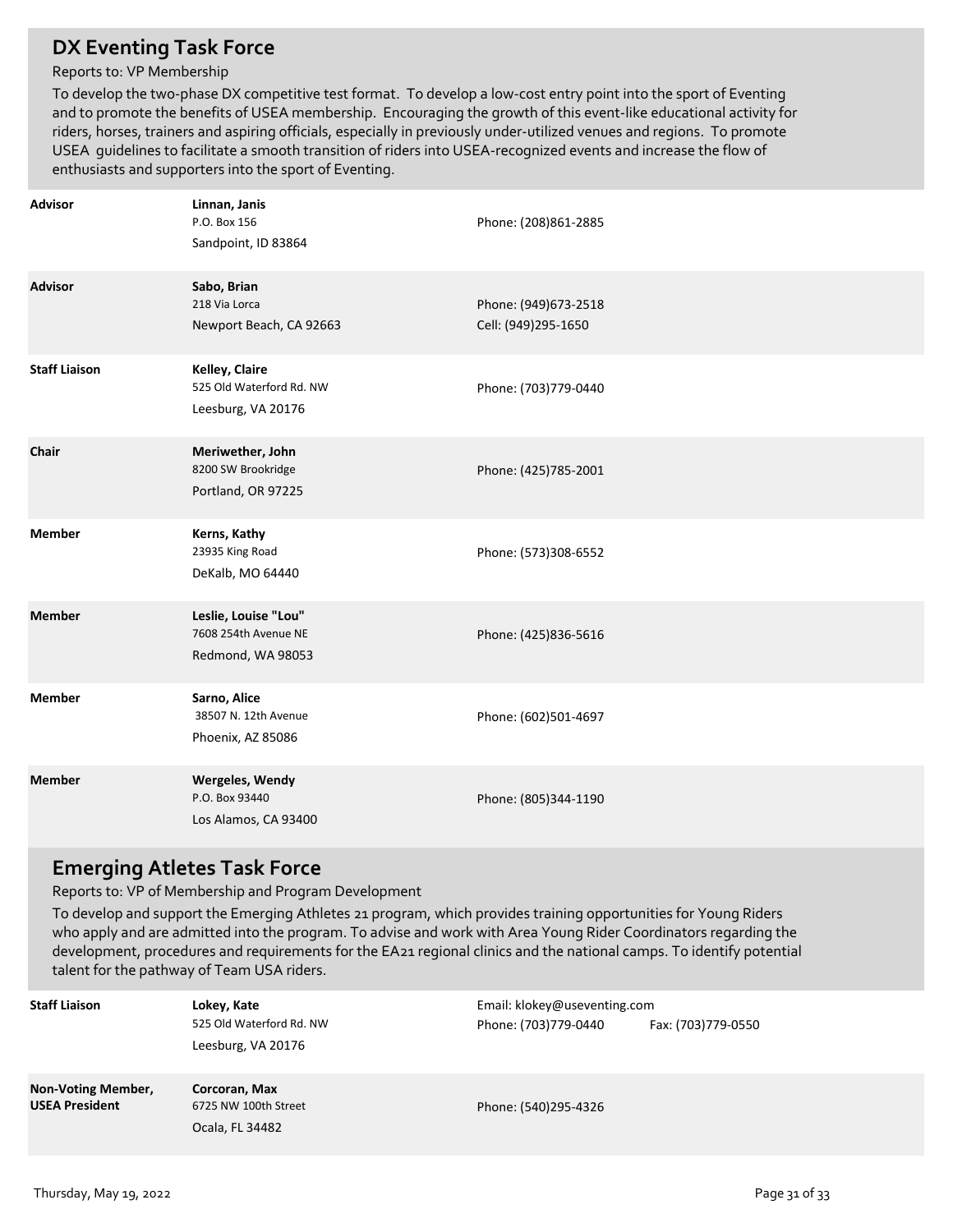| <b>Member</b> | Bourgoin, John<br>616 Four Winds Rd.<br>Arbrook Farm<br>North Ferrisburg, VT 05473       | Phone: (802)425-3207                        |                    |
|---------------|------------------------------------------------------------------------------------------|---------------------------------------------|--------------------|
| <b>Member</b> | <b>Braitling, Bec</b><br>8715 N. River Road<br>Paso Robles, CA 93446                     | Phone: (610)350-1396                        |                    |
| <b>Member</b> | Brown, Rebecca<br>760 FM 1389 S<br>Seagoville, TX 75159                                  | Phone: (214)924-7571                        |                    |
| <b>Member</b> | Elliott, Jonathan<br>1201 East Yelm Avenue<br>Ste. 400 Pmb 135<br>Yelm, WA 98597         | Phone: (360)485-2043<br>Cell: (360)485-2043 |                    |
| Member        | Farley, Mia<br>31878 Del Obispo Street<br>Suite 118-367<br>San Juan Capistrano, CA 92675 | Phone: (949)616-6402                        |                    |
| <b>Member</b> | Kozumplik, Sara<br>634 Lewisville Rd.<br>Berryville, VA 22611                            | Phone: (703)930-3409                        |                    |
| <b>Member</b> | Lilley, Shannon<br>100 Hicory Hill Rd.<br>West Chester, PA 34482                         | Phone: (408)309-2791                        |                    |
| <b>Member</b> | Nicholson, Lauren<br>P.O. Box 535<br>Middleburg, VA 20118                                | Phone: (618)599-8956<br>Cell: (618)599-8956 |                    |
| <b>Member</b> | O'Connor, David<br>P.O. Box D<br>O'Connor Equestrian<br>The Plains, VA 20198             | Phone: (540)253-5726                        |                    |
| <b>Member</b> | Pitts, Diane<br>7209 Lakewood Blvd<br>Dallas, TX 75214                                   | Phone: (214)324-9332<br>Cell: (214)354-3834 | Fax: (214)324-9332 |
| <b>Member</b> | Snow, Diane<br>9900 SE Cambridge Lane<br>Milwaukie, OR 97222                             | Phone: (503)799-3883                        | Fax: (503)670-0550 |

## **Interscholastic Eventing League Task Force**

### Reports to: VP Membership

The mission of the USEA Interscholastic Eventing League (IEL) is to bring together junior riders with a common interest and provide a supportive community through which students can continue to pursue their riding interests. This program will help provide a pathway for those riders who seek to be part of a collegiate program as they graduate high school.